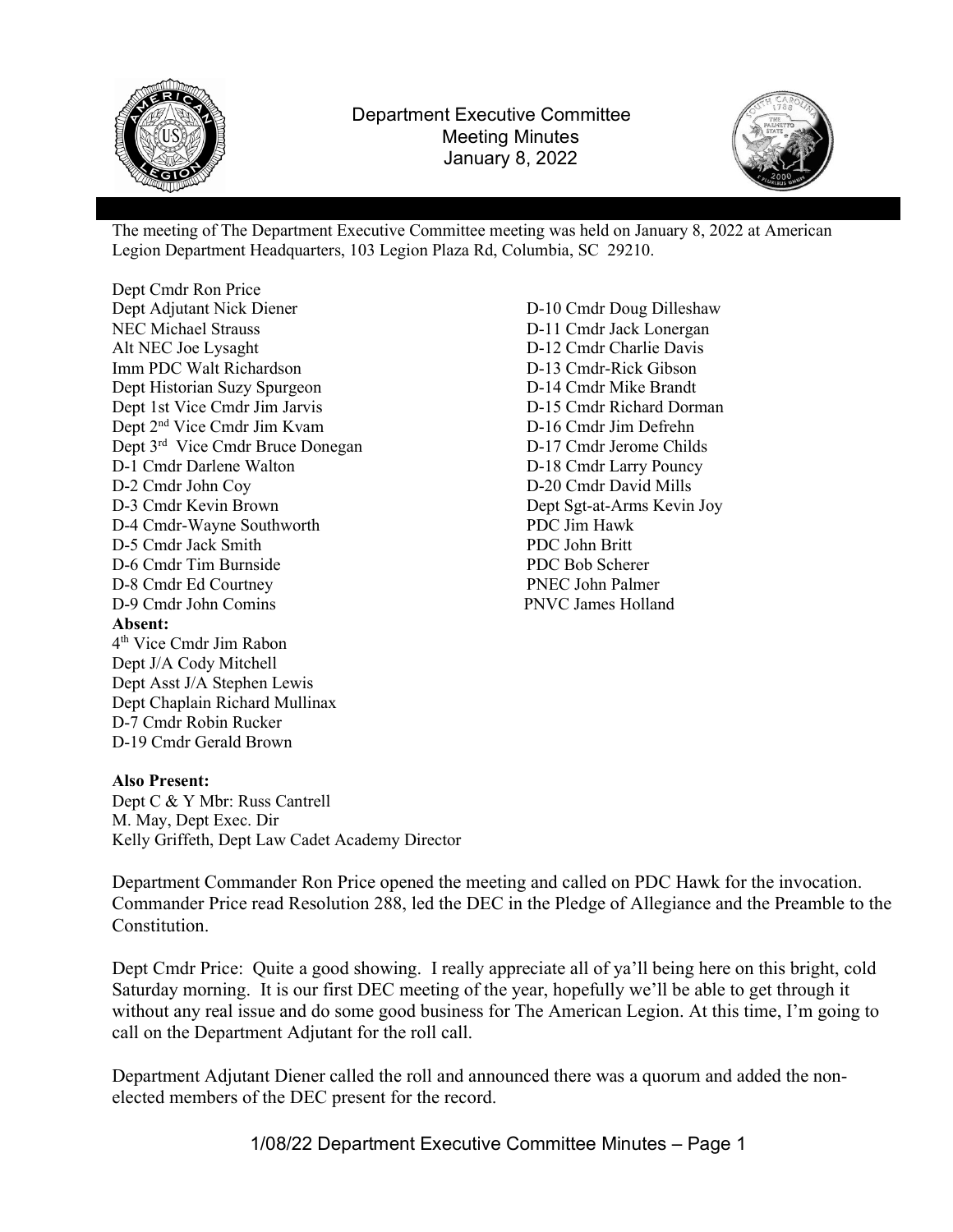Dept Cmdr Price: Ok, moving forward, I'd like to call for a motion to dispense with the reading of the previous Executive Committee meeting minutes.

# D-20 Cmdr Mill: I make a motion to dispense with the reading of the minutes.

## D-4 Cmdr Southworth: I second that.

Dept Cmdr Price: I am going to ask you this and you know that we do this every time but it still needs to be said. If you're going to make a motion, second a motion or speak at all, please stand up, give us your name, your district and where you're from and continue with whatever motion or thing that you have to say, ok? Let's do that and we'll be good. Ok, so we've got a motion and we've got a second to dispense with the minutes, all in favor, please say aye? All opposed, say no. (all present voted in favor of dispensing with the reading of the previous minutes) Ok. Ok, moving onto the new business, I have the privilege and honor to introduce our new Law Cadet Director, Ms. Kelly Griffeth (applause).

LCA Director Griffeth: Well, first off, thank you everyone for being here and inviting me to come speak to you and allowing me to be the new Director for the Law Cadet Academy. This is something I am very excited about. First off, I'd like to tell you a little bit about me so you'll understand the goofiness of where I come from, ok. I am from Florida, so if any of you know about those Florida people, I came to South Carolina to try and wipe some of that off. No, I absolutely loved it, I was born in Gainesville and raised on the Gulf coast, right along the Suwanee River and Daddy always knew where his girls were at, depending on which boat was missing from the yard. If the bass boat was missing, we were on the Suwanee River, if the airboat was missing, we were out on the Gulf somewhere. So, out of high school, graduated from high school in that area, moved up, well, worked into the school system, went right into working in the school systems there, did 15 years working through the school system, substituting, teaching some. Ended up a school bus driver for the most part of it, I loved it, better than being in the classroom, all my problems were behind me. (laughter) And after that, I decided I needed a change so in 2000 I moved here to South Carolina. I began working for the Department of Homeland Security under a contract and worked all over the state in the federal buildings. Then along at that time I had joined the SC State Guard which is where I met Sheriff Lott, everybody familiar with the State Guard side of this? Ok. So Sheriff Lott just stayed on me, when are you going to come work for me, yeh, ok, whatever So finally, one day I said, I'm putting my application in, he said, ok. So I started six years ago with Sheriff Lott and he hired me to set up the new traffic court system, we were building a new traffic court system, building and courtrooms, and he said, you're going to set that up. Ok, never done that before but, sure, let's go. I did that and when into school resource officer, I love working with kid, absolutely love working with kids. More so the smaller ones because I feel tall (laughter), I do, enjoy working with the children. And what I did there, I had four years as a school resource officer, I went on the road for about a year and then the Sheriff moved me into the training division. Now, I teach all incoming deputies, I teach the legals department, any of their legals that they have to learn prior to going to the Academy, and firearms. So those are the two, my two main things that I teach. Now, I'm a wife, I'm married to state trooper, you know, one of these guys (laughter). I'm a mother, I have a son from a previous marriage and then I have two beautiful stepdaughters that are 14 and 15 about to drive me nuts, ok. I have two lovely grandsons that are baseball players and I'm telling you, this is exciting for me because one of them, yes, he's only 11, but one day I want to see him playing baseball out there at the stadium, what is it?

Dept Adj Diener: Segra.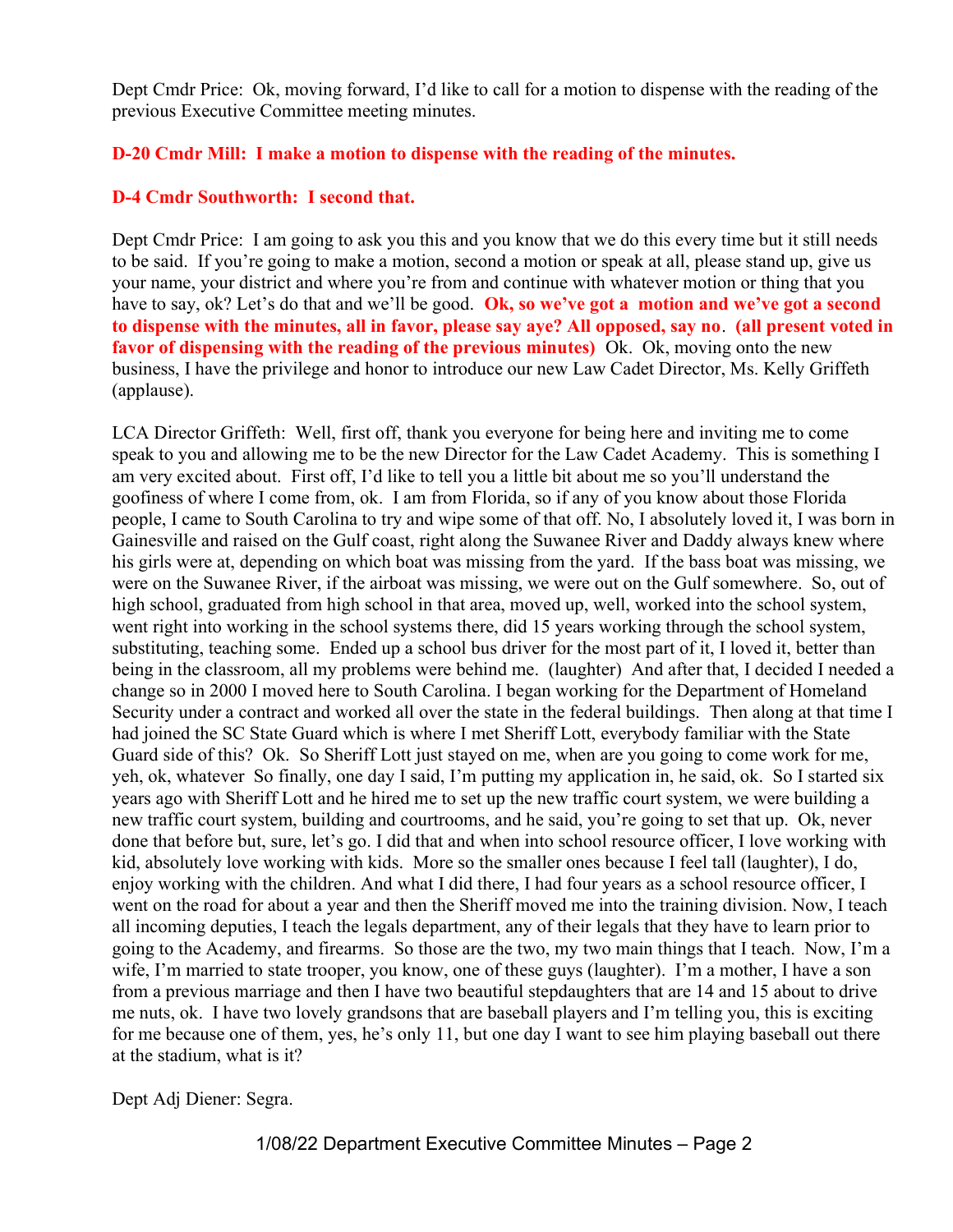LCA Director Griffeth: Yes, Segra stadium, I want to see him playing with ya'll one day there. So I am still in the State Guard, I am a 1<sup>st</sup> Lieutenant in the military academy and teaching and helping all of those that are coming in adjust to the SC State Guard ways. I say all that to let you know my background as to my love for teaching, my love for building of programs and working with people. I obviously don't have a problem standing up in front of anybody and talking, I can do that all day long. So now, let's get the meat and potatoes, Law Academy, I would love to have 60 cadets this year, that's my goal is to have 60 cadets join the Law Academy. Now, I've been doing my math and if it works out, we should if every post would make it their goal to sponsor at least three, we could meet the goal of 60 cadets, every District, I'm sorry, every District sponsor three. I would like at least 60 to join, minimum of 60, 65 is the limit. In talking with the SC Criminal Justice Academy, they can only house 65, its very tight on the amount of students they can house. Again, I would love 60, but if we can get 65 I am over the moon excited about that. The dates, let me give you the dates, these have been confirmed, they are June  $18<sup>th</sup>$  through the  $24<sup>th</sup>$ . Now, the exact schedule for each one of those dates has not been set up yet, I mean, we're working on it, I don't have a finalized schedule at this point but as soon as we do, we can push that out. We are looking for counselors, I would like to have a counselor for every three students, so if you know of anyone that would like to assist us in being counselors, mentor to these students while they are at the cadet academy, please reach out and let me know. I put them somewhere, oh, they're right here I've got some of my cards, it's got my phone number on it. It still says school resource officer, I haven't updated them but I will set these here. If you reach out to me, please let me know where you're texting or calling from, that way I can write it down. Any questions for me?

D-16 Defrehn: What's the cost?

Dept Adj Diener? It hasn't changed, still \$250.00

LCA Director Griffeth: The cost hasn't changed, we are looking to keep things at that amount, I really don't want to make it any harder on the Districts, so reach out, if these kids are anywhere near interested in fire, DNR, Law Enforcement, any side, EMS, talk to them, it will be a fun academy.

Dept Historian Spurgeon: Do you have a deadline of when you'd like to have the counselors by?

LCA Director Griffeth: I would like to have a meeting with all the counselors next month. So if you know of anyone, please reach out to them immediately. I do want to have a meeting mid next month, February, with all them laying out what we're looking for in the counselors, what we need for them.

D-13 Cmdr Gibson: What did you say the cost was?

LCA Director Griffeth: \$200.00

Dept Adj Diener: \$250.00

LCA Director Griffeth: Oh, I'm sorry, \$250.00, you said \$200.00.

Dept Adj Diener: \$250.00.

LCA Director: \$250.00, my bad.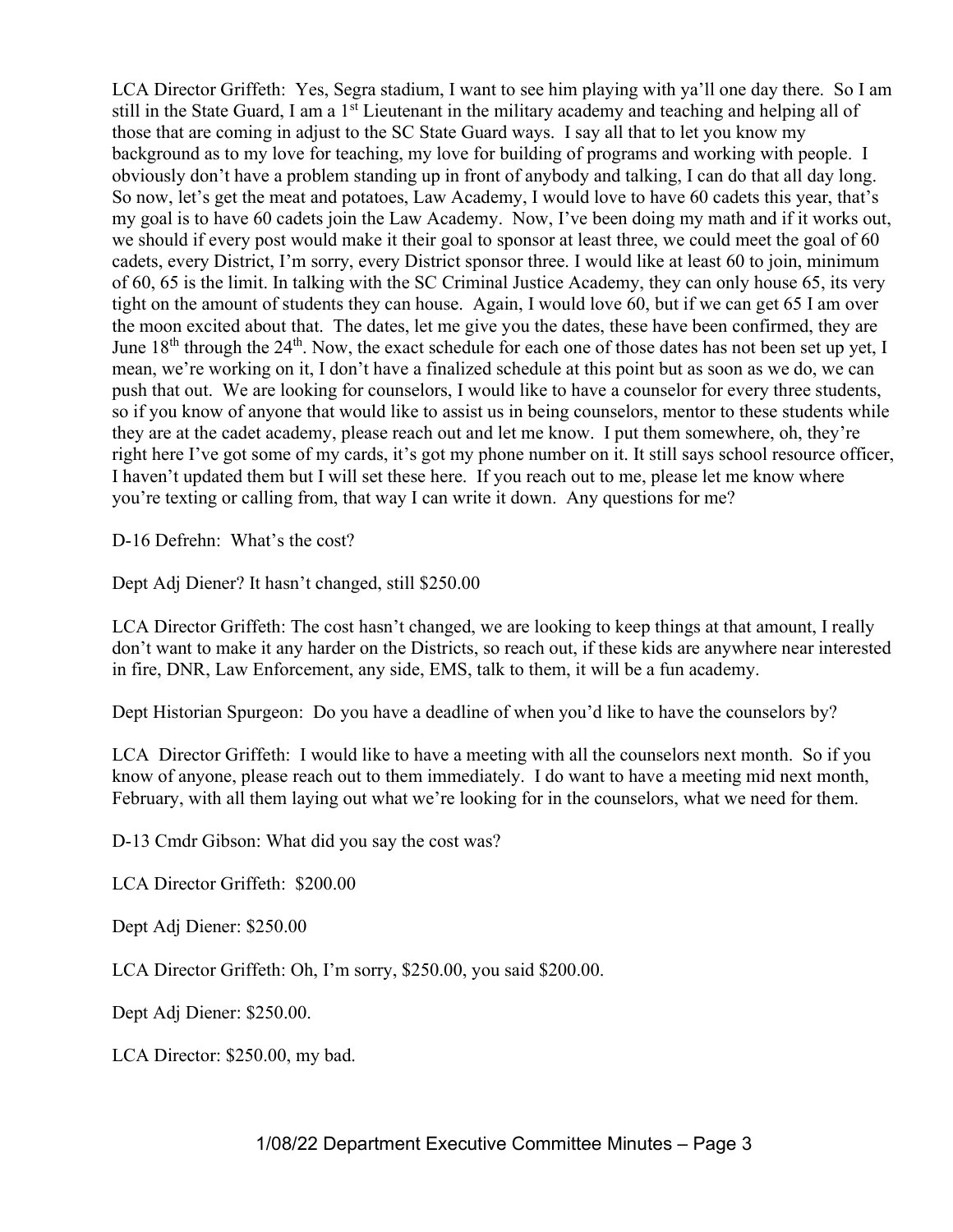D-16 Cmdr Defrehn: He started it. (laughter). About the cost, counselors, what kind of money can they be expected to pay? Zero? Ok, can you put out a list of responsibilities, what are they going to do, are they just going to follow the kids around?

LCA Director Griffeth: If they are interested, I would like them to come meet with me and then we'll go over the responsibilities at that point in time, is that feasible for you? Basically it will be a mentorship, you'll be in charge of those, that group of students and if they have questions, they have issues, you'll want to talk to them, encourage them, see how they're doing, do they have any downfalls, are they short in anything, are they needing some assistance, if they are, then that counselor would be able to reach out to one of the law or the teachers, educators, however we want to list that and say, hey, this person needs help on the DNR side so I'm going to a DNR guy and say, hey, I've got a student here that needs some help, can you go talk with them.

D-5 Cmdr Smith: What kind of background would you like for the counselors to have?

LCA Director Griffeth: I would like them to like kids (laughter). I'm going to tell you, I have seen school resource officers that don't like kids and I'm like what are you doing in this job? I would like them to have obviously, a clean background, I want them to have a heart for kids, compassion, being able to motivate, the ability to motivate students.

Dept Adj Diener: Law Enforcement would be nice, too.

LCA Director Griffeth: I would be but, I don't see that we'll, you know, we may not be able to get all of them law enforcement.

Dept Cmdr Price: When you're looking at someone that wants to be a counselor, think about that individual, would you leave your kid with that individual.

NEC Strauss: I would just say too, I have been a counselor in the past, the counselors are expected to stay from the start to the finish, you want a high quality person and what you bring back to your District meetings, ask them if they're willing to sponsor a lunch, sponsor a dinner, that will help reduce the cost this year, right now the cost of everything is up so we're trying not to raise the cost of the program so if you can go back and talk with your people, you're talking about 85 to 90 people that you're sponsoring a lunch or a dinner or a breakfast for, talk with Nick and we can set something up where either you can pay or you can cook, one of the two things. Somebody in Chesterfield might be able to cook because they're up in Chesterfield but somebody locally might be able to (inaudible) so get Nick on the actual cost of it.

LCA Director Griffeth: So, Mr Strauss, you are saying that you would like to be a counselor again?

NEC Strauss: I have been a counselor in the past?

LCA Director Griffeth: So you would like to be counselor again? I've looked at my sheet and your name's not on here.

Vice Cmdr Jarvis: Jim Defrehn, don't volunteer, please (laughter).

D-16 Cmdr Defrehn: I can't, it's a parole violation (laughter).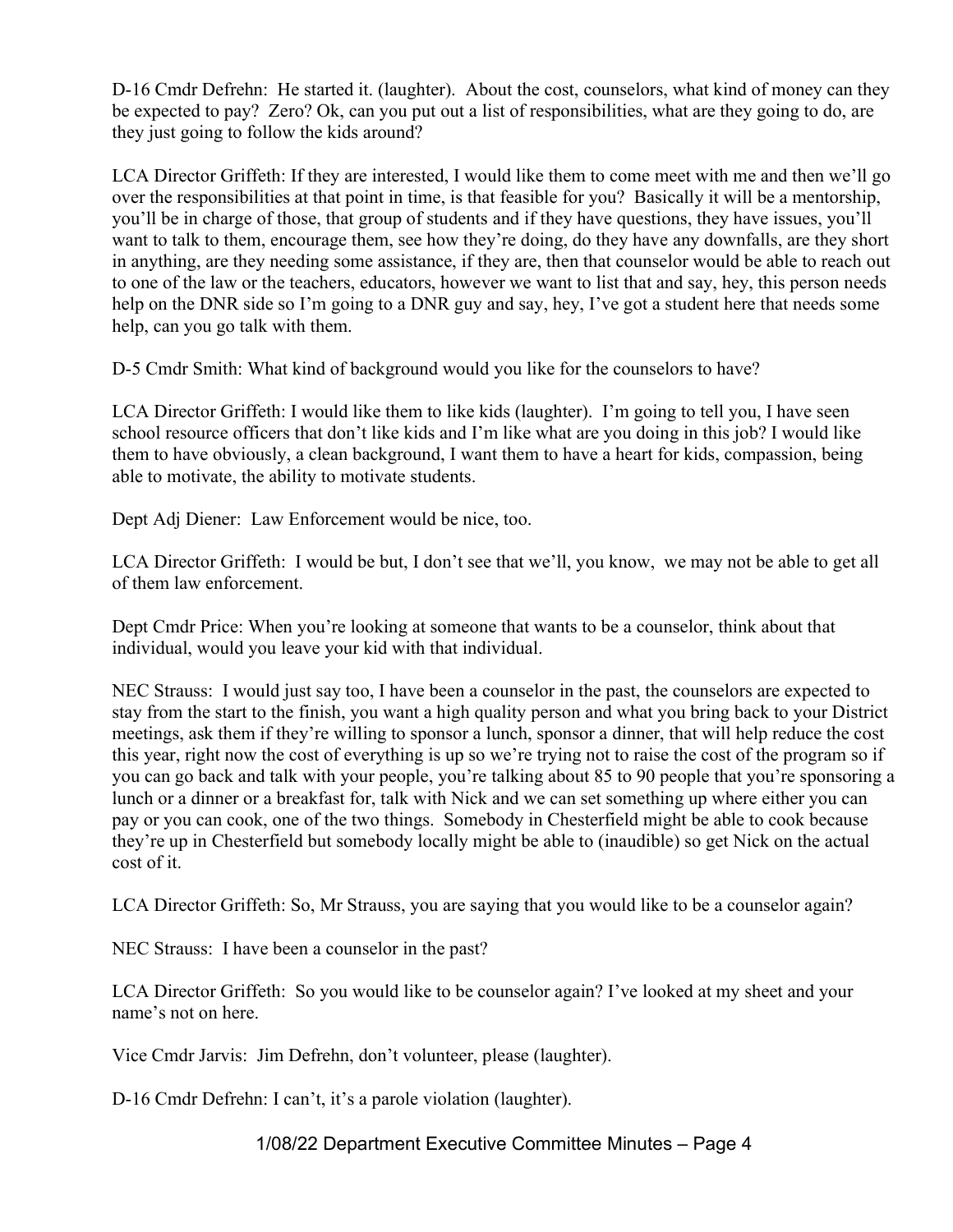Dept Exec May: Kelly, can I just add, when they sent the applications in, please don't send them until they're complete, that's the biggest problem we have here at headquarters, there's things, the health forms aren't finished or the drivers license isn't on there so that it takes time for us to have to go back. Send all the money and the complete application no later than May  $1<sup>st</sup>$ .

LCA Director Griffeth: The application is on the website, it is completed and it's set up and ready for you just to print out so go the American Legion website of SC and the application is there. I am new at this, this is my first rodeo on this, but believe me, I can ride so.

Dept Cmdr Price: There's no doubt in my mind that you can ride so thank you very much. (applause). If you'd like to slip out you can, it's going to be awhile.

LCA Director Griffeth: I'll hang out for awhile.

Dept Cmdr Price: First off , I will say, we are very, very fortunate to have Kelly step up the plate, you've heard about all of her background, she's been in schools, she's been in training for years. So I have no doubt that handling the Law Cadet program will go very smooth for her, and I do appreciate it. Next, I'd like to go over the membership report, Vice Cmdr Jarvis?

1/08/22 Department Executive Committee Minutes – Page 5 Vice Cmdr Jarvis: I've been playing with the numbers and trying to look at this membership wise and I'm going to look at this personally by saying that we need to salvage, how I'm looking at this needing to salvage the membership year. Let me throw some numbers out at you, you're getting the report that was printed out on Thursday, we kind of color coded it to kind of give you an idea, we have a district that's doing really good percentage wise but when you turn around and you look at it and you'll see that one post is carrying that district. So I wanted you to see the yellow, the ones that are on the borderline, and the red, the ones that we need to be extremely concerned about, but that's what the color code is on that. Our goal is, does anybody know what our goal is for this year? 20,500, we ended it at 20,277 last year. I want to show you what I'm looking at and why I think we've got problems here. I'm comparing where we are now to where we were this time last year, we're really doing good on new members, we're actually up on new members by 368. Where we're falling on our swords, that's what we would say in the navy, is we're about 1150 behind on renewals from last year, that's catastrophic. We all know, lets say you have a post of 100, and you have a 90% renewal rate, now all you've got to do is go out and find 10 people. But if you have a 75% renewal rate, now you have to find 25 people and we all know how hard that is. And overall, we're 672 away from, correction on that, just got a new report, we are 231 according to National, from the 80% goal and that's, we got 12 days to make up those 231 people. We have at this point, nine of 20 districts have made 80%, which is the next goal. At this time, last year, we had 16 on target. We have 20 posts right now that made 100%, last year we had 36. Last year at this point we had 12 Districts above 85%, we don't have any above 85% right now. And we had one District above 100% at this point and we don't have any at that. Where we need to focus is the renewals, I've always said it's renewals # 1, new members # 2 and then we fill in the spots with DMS and 172. You've got to be careful with DMS because if you take all those DMS, we have DMS because they live and they're going to die by DMS, you got to get them to renew. National says 70 % if you get them involved. I don't believe that, it's closer to 45%, that will really hurt your renewal rate. Once you start it, you've got to keep it up, you got to keep the renewals, and that's where we're falling behind right now And it's not because of the DMS from last year, those numbers play into that, right now we got a renewal rate of about 75%, National Commander's put a challenge out of 90% and that's what we got to work. We need to work the renewals, and you can look at your sheets there and you'll see the red, those are the ones that we need to help the most and the yellow are right there on the edge. Now, we have, I think we have nine posts at 80%, correction, nine districts at 80%, but we've got four or five right there,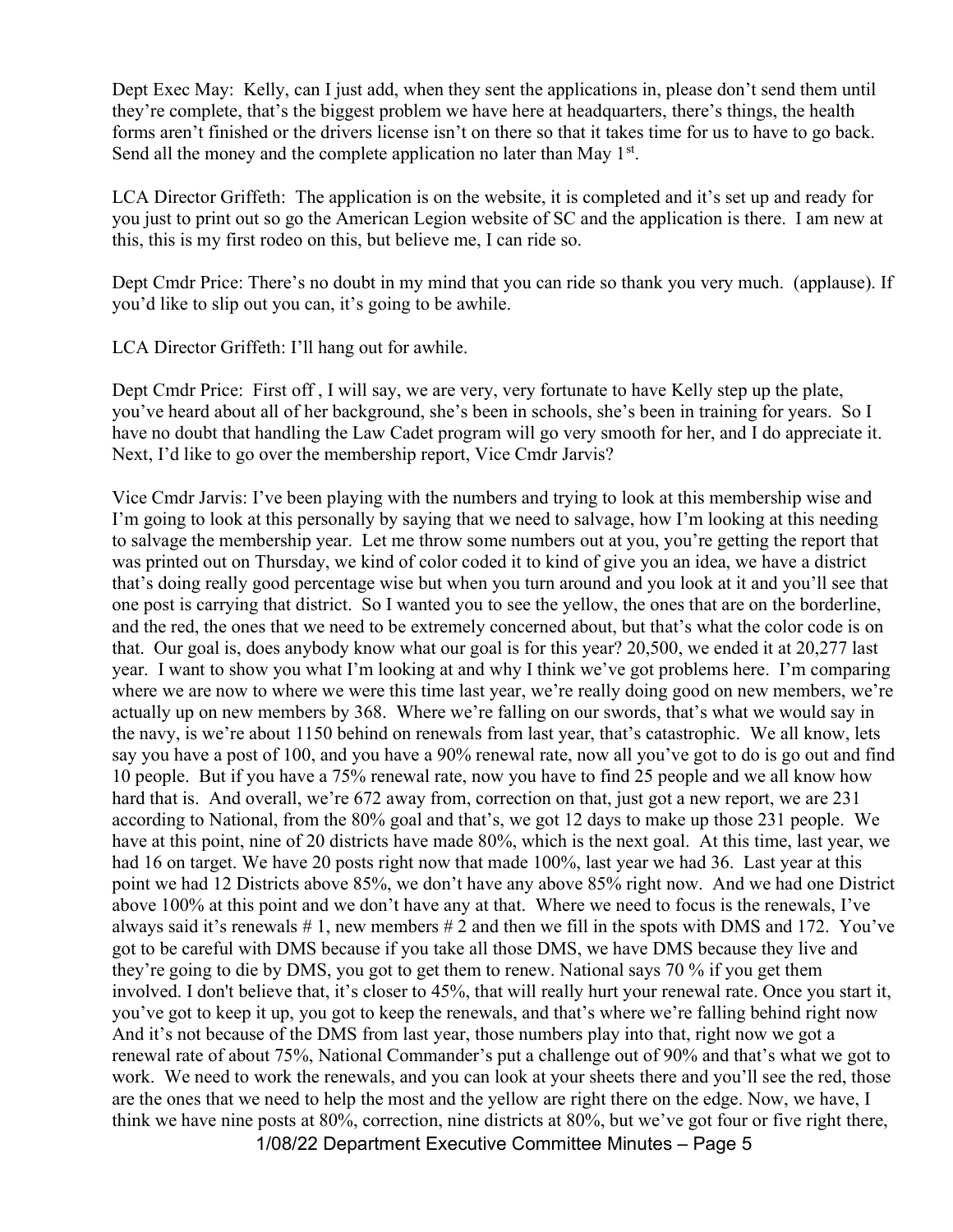right on the edge, and they've got 12 days to move that on over so can get in there at least to the 80% margin. We are not going to salvage the year, we are not going to get to 20,500, which is 4124 members away, we're not going to get there without this room, everyone in this room, me included, getting us there, it's going to take that. I have a meeting on Wednesday with the membership team, and some of you are on that in this room, but I have a meeting with the membership team. They can't do it alone and you can't do it alone. If you don't know who your membership person is for your district, you need to talk with me asap after this meeting because it's going to take both of you working it. Now, I've also talked to a couple of people prior to this, I've asked Commander Walton to help me on this, our intent is to get into as many District meetings between now and the end of April as we can with our membership hat on. Now, where I really need your help is that's (inaudible), I need to get one of us, Darlene or myself, into the red posts and I need your help to do that. You're the one that's got to get them to get us in there. We don't have the time to play around with that, so I'd like to get into as many red posts as possible. We have to make this work, between in there and the membership team, we should be able to do this, this is doable. But we're running out of time and you all know that is the down period but we got to make it an up period and we need to get into April in pretty good shape. Yes, we go the end of June but we need to get up there in the mid 90's by the end of April, May time frame. Anybody have any questions on that? Does everybody understand on that? Right now, we're way behind and we need to bring it forward and we've got get people in there. 20,500 is doable but it's only doable if we make it happen.

Dept Cmdr Price: You heard him talk about the membership report, you heard him talk about membership. As District Commander, I want you to look at those reds that are in your district, not look at that bottom that says, oh, I'm at 75% district wide or I'm at 85% district wide, I want you to look at the red, what can you do to fix that red, that's what we need to concentrate on so I really do appreciate your support in making that happen. So at this time I want to go over the finance report so Adjutant's gong to go over that.

Dept Adj Diener: Ok, The Finance Chairman couldn't be here today so you're stuck with me on this, I'm not going to go over all the details on it. This is the, what you're seeing is the financial statement for November, we don't have Decembers, you know, all the bank statements and everything in yet to be able to finalize the end of the year, overall in a nutshell, that's some of it when you look at the bottom line, when you look at the very last page, we are a \$115.000 ahead for the year, which we budgeted to try and be \$82,000,00 but we're \$115,000.00 ahead. There's really not a lot that stands out in the report as far as anything to go on except the very first line, you see that net income for membership, ok, and it is, that number is down and that is because our renewals are down so, you know, that membership does have an effect on the financial statements, ok. But for most of the things we're setting good, one of the things that is not, one figure that is not reflect in here when you look at is the Fall Conference. We haven't believe it or not, we can't get a bill in yet from the hotel for what our Fall Conference is.

D-5 Cmdr Smith: Why?

Dept Adj Diener: We're asking and asking and we haven't got it yet. We're not happy with hotel on that, it's not a normal thing that you have to worry about. Those figures, when you take that, that's probably another \$15,000,00 of expenses that aren't in here yet, ok. But other than that, we're looking good, subject to any of your questions on it.

Imm PDC Richardson: What is the forecast from the Finance Committee on paying off the mortgage.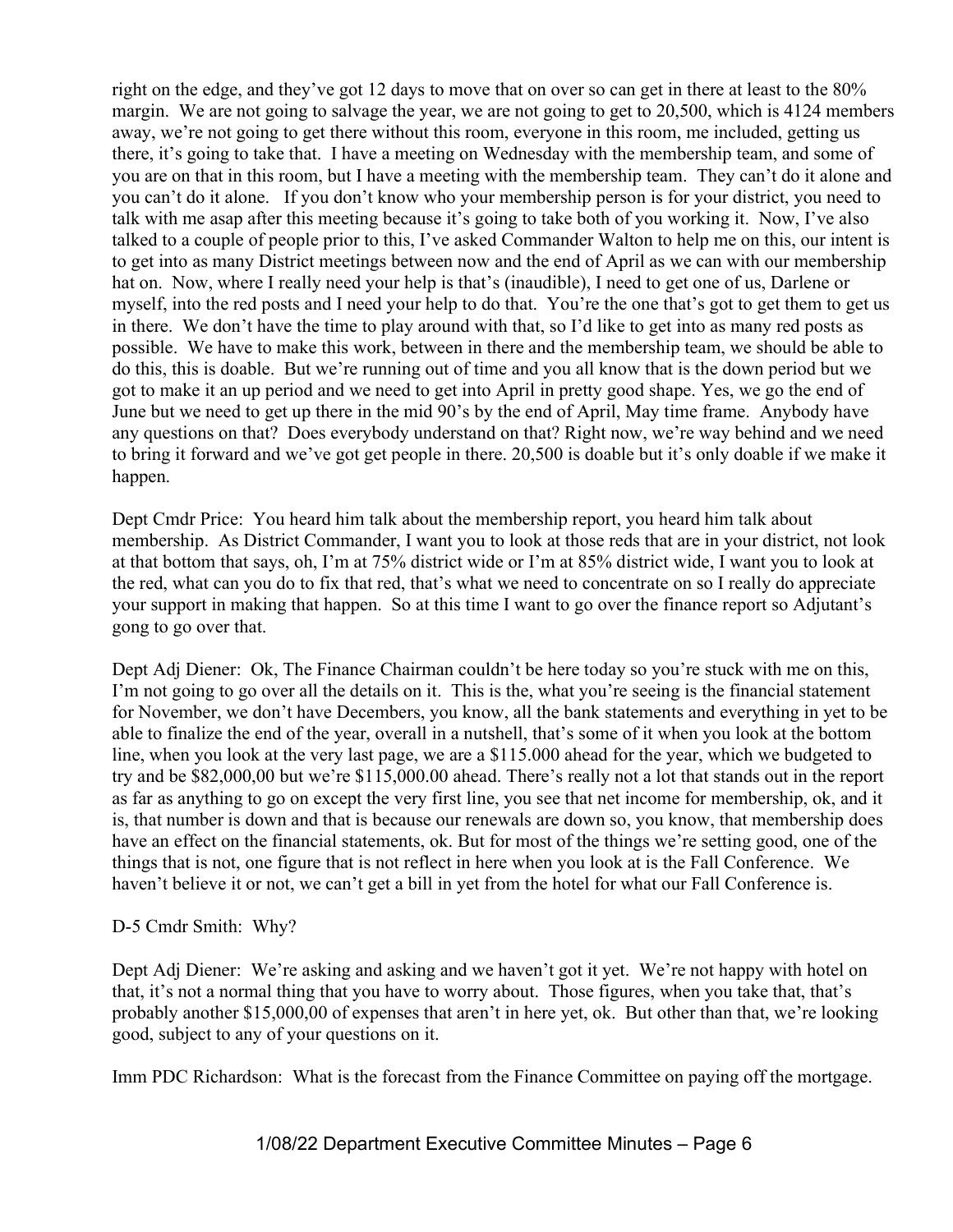Dept Adj Diener: Right now, with where we sit right now, if we did nothing, if we just make the regular monthly payments, we've got five years, we will have it paid off in five years, ok. I know the finance committee is looking at, you know, with some of this surplus that we're going to have with what they want to do with that and whether they want to put any of that against the mortgage and that is still up in the air for discussion with finance committee. I still think they're basically trying to wait and what the end of the year figures end up being, ok. Because, again, that \$115,000.00 that we're showing right now, we need to do something with it, it doesn't need to be sitting in a bank account drawing zero interest, so that is being looked at.

Imm PDC Richardson: So what you're telling me is that we have \$115,000.00 extra.

Vice Cmdr Jarvis: Almost.

Dept Adj Diener: Almost, for this year.

Imm PDC Richardson: Almost, for this year.

Dept Cmdr Price: We've got the hotel bill.

Dept Adj Diener: Yes, we've got to get the hotel bill and hit some other things. And this is just for everybody's information, what I always do with the finance committee at the end of ever year, we sit and look at what is actually in the checking account for the General Fund, what have we got in savings, what have we got in the General Fund, and how much do we need to leave in there as a working balance, ok, to get us through until the new membership starts coming in because the first part of the year is always a little bit slow. And whatever that difference is, that's what we look at with the finance committee of what are we going to do with that money, either put it into savings or like right now, the normal would be of that \$115,000.00, you know, does some have to go into savings for membership so it all has to be looked at. But we look at the actual amount of money that I have in the checking account.

Vice Cmdr Jarvis: I think his real answer that in reality, knowing the numbers and everything, we're actually talking, Walt, probably three to four years, closer to three years, of paying off the mortgage. If we didn't do anything but pay the mortgage, it's five years but I think with what we do (inaudible) over the next two to three years, we can do this in three years, or close to three years.

Dept Adj Diener: Yeh, and I would concur on that, I mean, we've got, you know, I don't want to steal too much of the finance committee's thunder or they might not fully agree with me on it but, you know, we have \$309,000.00 sitting in the savings account, that's the emergency fund, which a few years ago, we didn't have anything in there. So we've got that built up, I think that's at a good level for us to have and if continue, you know, over the next couple years, like what we have these last couple of years, I think Commander Jarvis is very correct, I think that mortgage could be paid off in two to three years, if we dedicated the money to it and that would be a, that's a biggie, ok. Because now you're talking, all of a sudden, we get that paid off, and you've freed up a hundred thousand dollars a year for us to do something with.

D-13 Cmdr Gibson: The rental income, at previous meetings there was some discussion on one of the tenants having some issues, has that all been resolved?

1/08/22 Department Executive Committee Minutes – Page 7 Dept Adj Diener: No, it's not fully resolved, the finance committee and myself, what we did with them, was we left, because they were going to have a rent increase, is what we put in the contract. We gave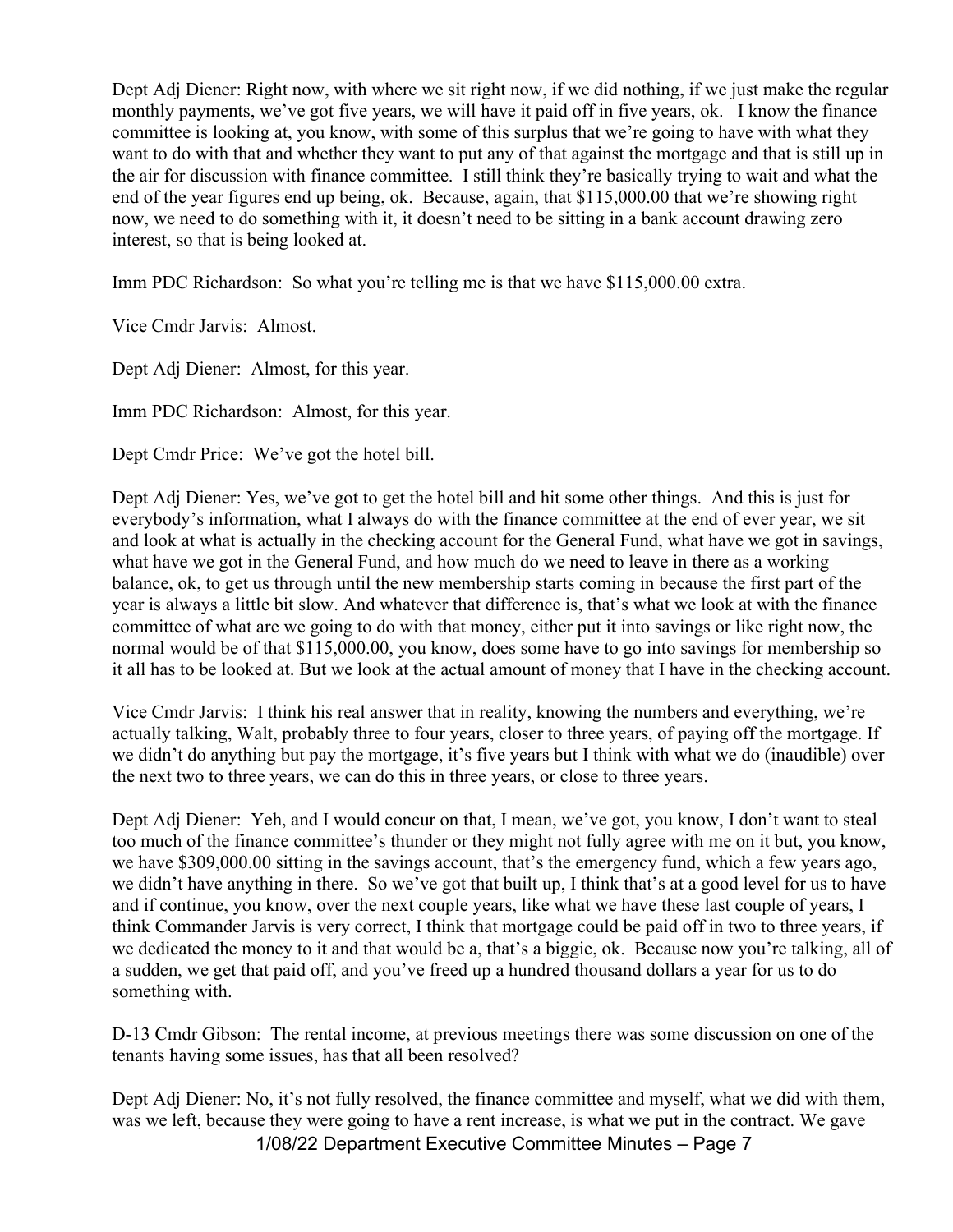them, we left it at three months, for the next three months to leave it at what it is and then we would reevaluate it for them. And they promptly brought up the rent payment. Any other questions? While I'm up here, if there's nothing that has to be approved, we can do the budgets, that's the next thing on the agenda.

One of the items, this was just what we were discussing in case you wanted…at the last finance meeting, there was, the finance committee, knowing with all the problems with tornadoes and everything that they had up in Kentucky, one of the discussions was do we want to send any money to help them. The finance committee said rather than just trying to send something to Kentucky, why don't we give it to the NEF so that's the money that's available to send so not only is available to help Kentucky, there was some problems in Alabama, they have a whole system set up to be able to help posts and Legionnaires. And what the finance committee voted and what they would like the DEC to approve is they want to do an additional donation to NEF of \$3,000.00 from the Department of South Carolina to go out and help them replenish the NEF fund for being able to help these folks.

## Vice Cmdr Jarvis: I make a motion that we do what the finance committee said and allocate \$3,000.00 to the NEF fund.

## Vice Cmdr Kvam: I second that motion.

## Dept Cmdr Price: Ok, we've got a motion and a second, all in favor say aye? Any discussion?

D-14 Cmdr Brandt: Any way possible to increase that amount? Because there's going to be a lot of trouble going on.

NEC Strauss: That has to go back to finance.

Dept Cmdr Price: That would have to back to finance for their discussion. Right now we've got a motion to approve their recommendation and we've got a second on that.

Dept Adj Diener: Can I add, there's nothing that doesn't say at a later date that we can't decide to do some more money. That's just \$3,000.00 now.

NEC Strauss: When would we make the payment, would it be at the National Convention or now?

Dept Adj Diener: Right away.

Imm PDC Richardson: Is there any way when we make this payment to the NEF that we can earmark it to go to Kentucky?

Dept Adj Diener: In the letter when we send, we can say something about it. Because at the same time those tornadoes went through, there were other states that got hit as well and NEF is out there helping those states too.

NEC Strauss: You've got Missouri and Tennessee and the Colorado wildfires.

Dept Cmdr Price: Any further discussion, questions? Ok, at this time, I'm going to call for a vote. So, all in favor say aye? All opposed say no?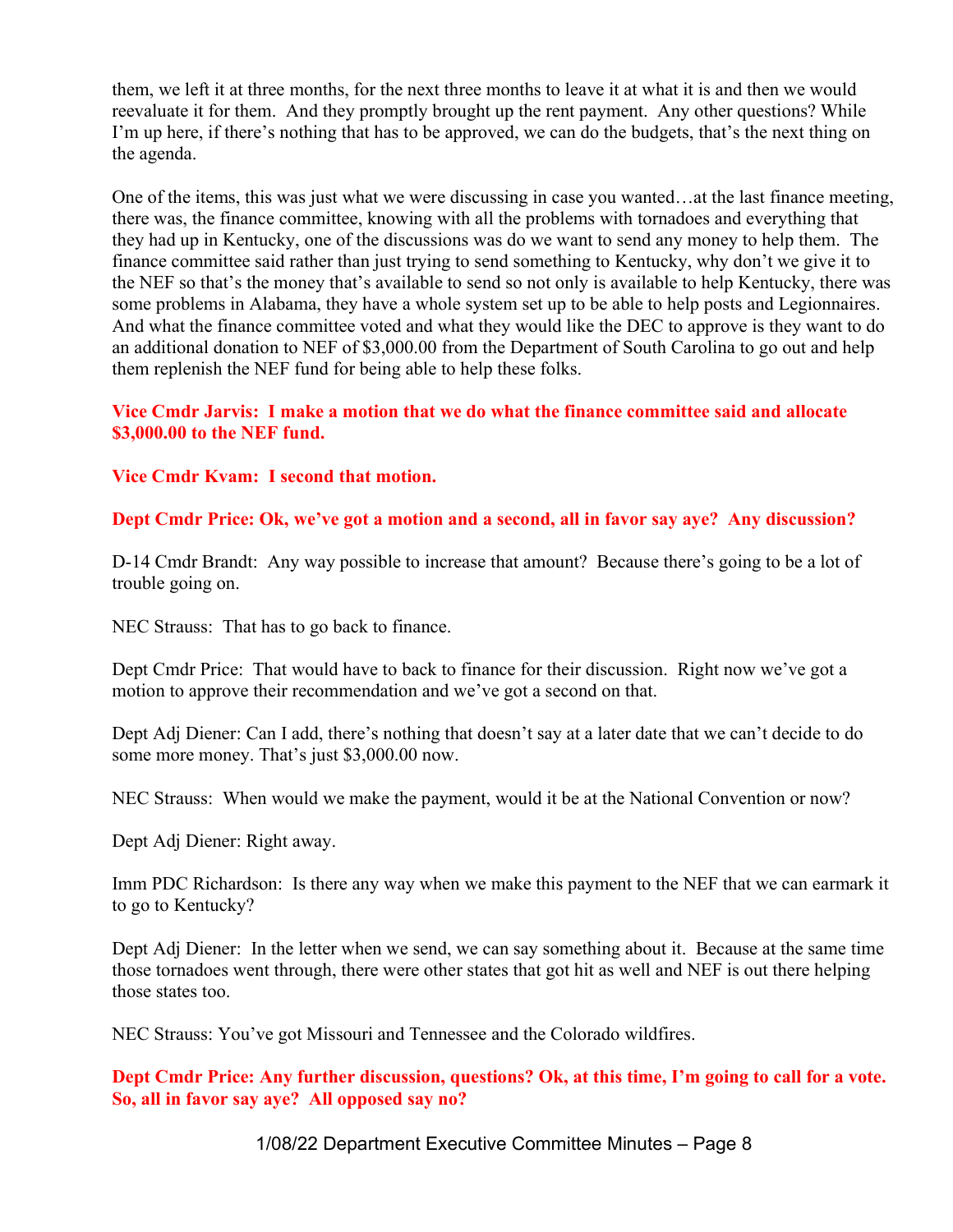#### Imm PDC Richardson: No.

#### Dept Cmdr Price: One no, move forward.

Dept Adj Diener: Alright, the next thing that ya'll have in front of you, we have four budgets that we have to get approved. What I want to do is kind of quickly go through each one of them and then we'll take a vote at the end on them. These are the other budgets that have to do every year. The first one is the proposed budget for the SAL, the reason is why it's just marked out at the top from 2021 to 2022 is because their budget is exactly the same is what they have submitted and asked for so they just marked out the top. This is right along the lines of what we do every year with them, they're expenses are all cut and dry. These were all sent out to you, by the way, ahead of time.

Alt NEC Lysaght: Did they match all the numbers, including the anticipated income?

Dept Adj Diener: Yes.

Alt NEC Lysaght: Ok.

Dept Adj Diener: The second budget that's in the packet is the proposed Law Academy budget. They're still looking at doing it off of 60 cadets, ok, and the question came up before on those. In the time that I've been here, there's been only one time that we've got more than 60 cadets.

D-5 Cmdr Smith: On the budget it's calling for 55 cadets.

Dept Adj Diener: You're exactly correct, I didn't change a line there.

D-5 Cmdr Smith: Thank you. Ya'll behave yourself out there.

Dept Adj Diener: One of the things that you'll notice on this budget, and you'll see when it gets down to the bottom when it says a net income of a -\$457.00. One of the things with the amount of the turmoil that's gone on is the amount of the donations that we have coming in, ok. And the ones that we listed on here are the ones that have a firm commitment on. We expect the number of donations is going to go up, we just don't have firm one on that. As an example, the President of the SC Sheriff's Association who happens to be my son-in-law, has said if we will send a letter to all the Sheriffs, that when they have the next Sheriff's Association meeting, that he will challenge all of them to match what his Department is going to donate. So that should help us with us some of those things. So we anticipate more donations coming in than what we show here but we only wanted to put down what was firm right now.

D-5 Cmdr Smith: On that ammunition you've only got \$1,200.00, is that based on last year or whatever because I know that ammunition has gone up.

Dept Adj Diener: That is an increase, the last time we did Law Cadet, we only had like \$500.00 in there for ammunition, ok. So that is significantly increased, we also bumped up the fuel cost to match what we anticipate as an increase. Ok, any other questions on that one? Ok, next one is the Legion Riders. Again, this is fairly consistent with what they have done in the past, the only real change is on the projected expenses for the Legacy Fund contribution, they want to donate a little bit more of their fund balance to go into that. I think the last time they did it, they did \$5,000.00, this time they've upped it to \$11,000.00 but they have the money to be able to do that, it still leaves them money to work with . Alright, any questions on the Riders budget?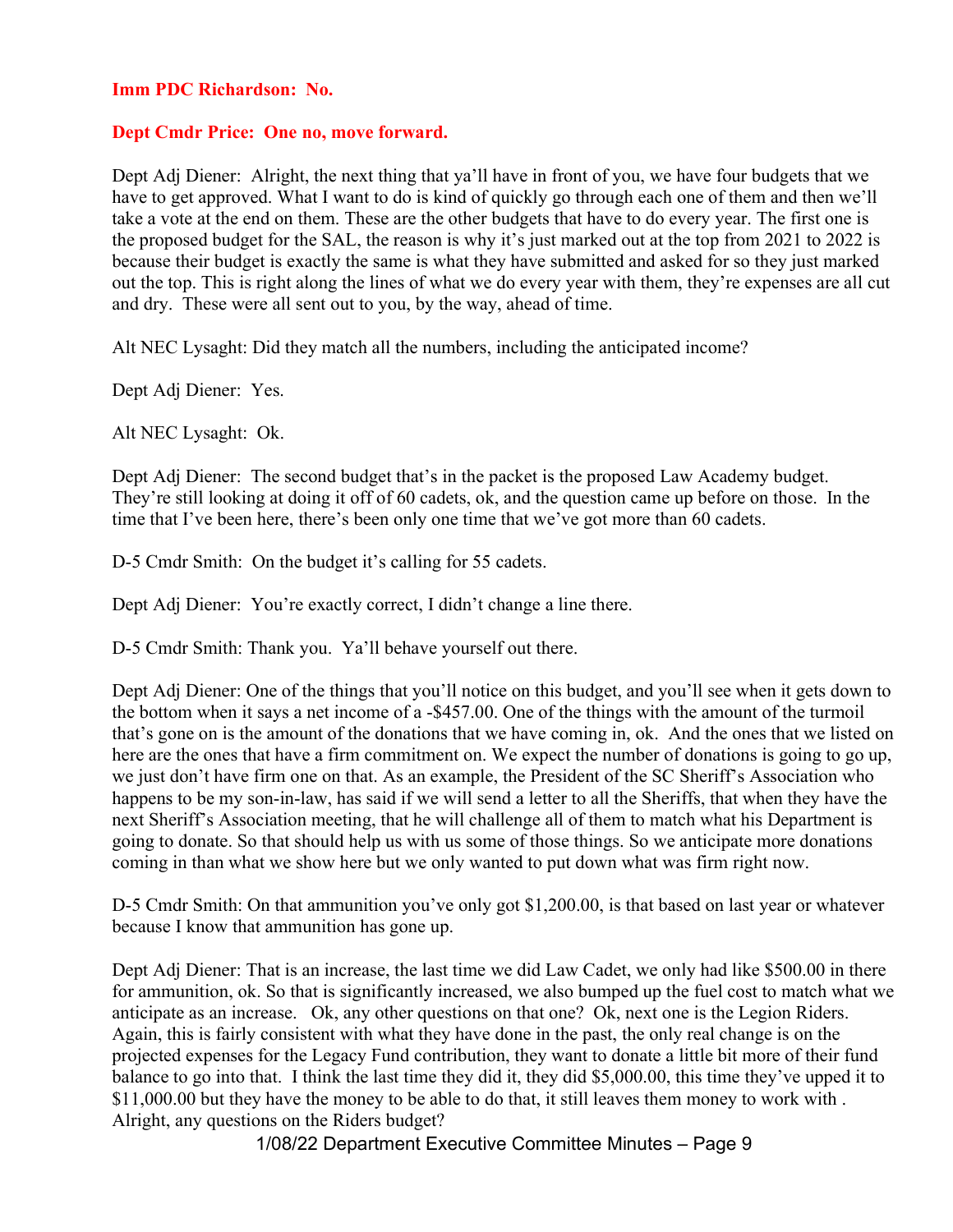Alt NEC Lysaght: Did they not have any money at the beginning of the year?

Dept Adj Diener: They had \$12,999.88 in the bank.

Alt NEC Lysaght: The first two columns are blank.

Dept Adj Diener: Because that's projected income and project expense but the balance was over.

Alt NEC Lysaght: (inaudible) What did they have in the bank?

Dept Adj Diener: The beginning balance was \$12,999.88.

Alt NEC Lysaght: Ok, because it just said projected.

Dept Adj Diener: Yeh, ok, that probably should just say balance but, ok. Last budget that you have there is the Americanism budget, that looks a little different to you than what we've put out in the past, in prior years when we did the Americanism budget we lumped everything together and it was just one line, ok, or one group of lines so you couldn't tell what was baseball and what was oratorical. When we did it this year, we broke each of out so you can see exactly what's going into each program. The total of course is over there on the right hand side. Like I say, in the past, that's what you all ever used to see is what was on the right hand side but it shows a little different picture on where the money's going on in the different programs. One, probably the biggest change on this overall budget, of course, we added some of the fastpitch softball in, as you can see, they have projected income expected to cover all their expenses. But the biggest change is in baseball and if you go about midway down on their expenses, it says SCALB website. They are wanting to create a statewide website that will be an interactive website, some of the Departments have been using it, but that's where the teams can go in and do their pitch counts that have to be updated, they can get scores out there, it's a pretty robust website that they're looking at doing. But like anything else like that, it something that cost money to do and it cost money to do a robust website. But again, with the funding that we, you know, that we know that we help kick in at the end of the year, it leaves them overall enough. I think it's interesting when you look at this budget it shows the picture it shows is that the biggest expense that they have is oratorical and oratorical is one where they is no income coming in. So in effect, you know, with the money they have coming in, have been covering other things. It's been that way for a number of years and will continue to be that way. But we think this is a very realistic budget to be able to match up what they're doing.

D-11 Cmdr Lonergan: I'm just curious why we're paying for insurance and hats for the committee for baseball but not for softball and paying for scholarships for baseball but not for softball. With everything that's going on with the NCAA, (inaudible) women's tournaments not being treated the same as the men's tournaments and the lawsuits, shouldn't we be equal with our baseball and our softball program?

Dept Adj Diener: And as the softball programs develops to where we can start looking at giving scholarships then that's something to be added but this will be the first year of the softball, ok. Same way as they start getting their committeemen, don't know, I'm sure that's something that will eventually get added into their budget but we're not there yet to be able to consider any of those items. The baseball ones, those scholarships have been going, and I don't know if ya'll remember but it's been an off line request to get a new shirt for the committeeman as they go around and we finally go them to put that into the budget this year so we didn't have to back and re-ask. But the fastpitch softball, I'm sure, if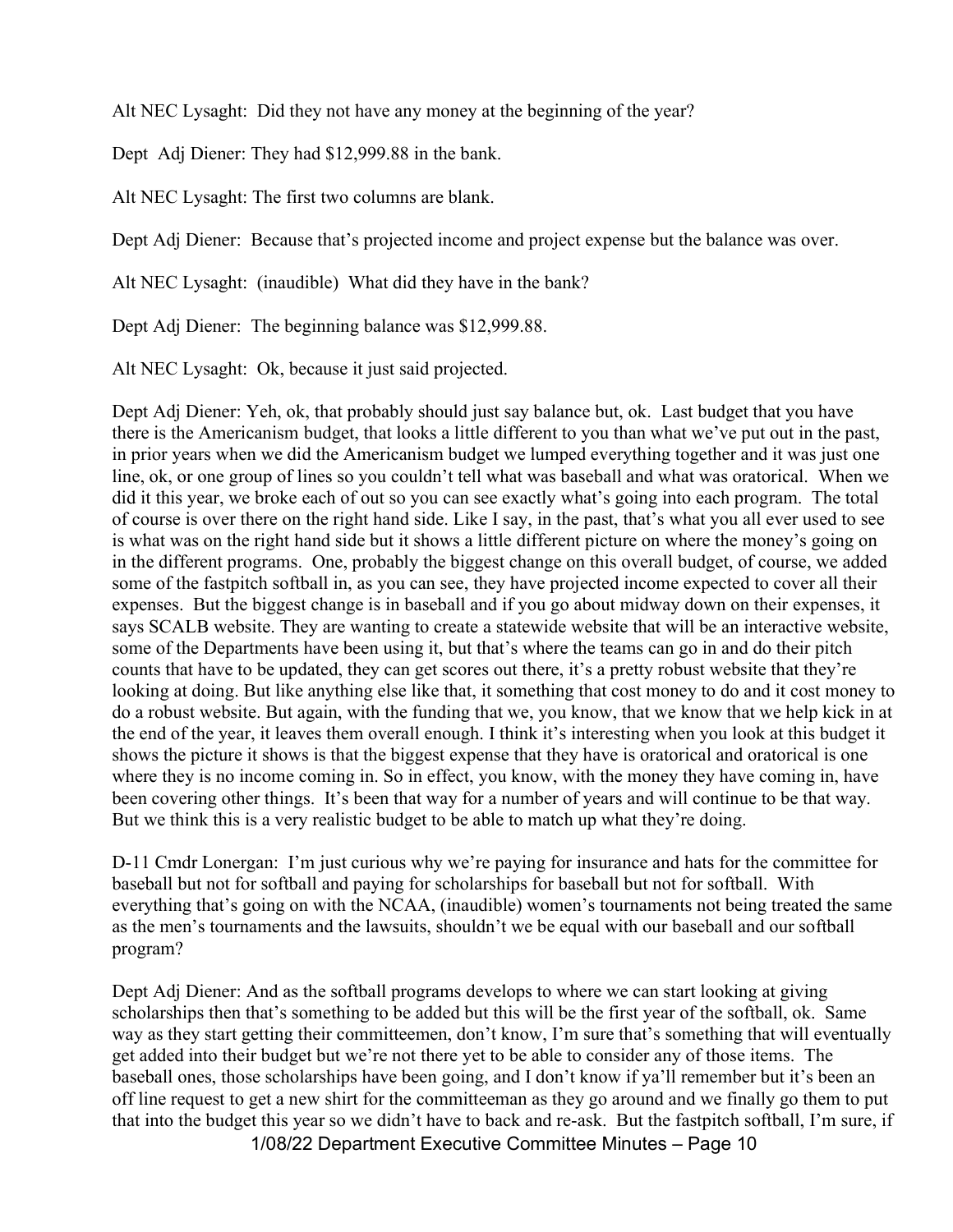I was standing here next year at this time, those figures are going to look a lot different as it starts to grow. But right now it's not big enough to warrant those things yet. Ok, any other questions?

Vice Cmdr Jarvis: I make a motion that we accept all four budgets.

Vice Cmdr Kvam: I second that motion.

Dept Cmdr Price: Ok, we've got a motion and a second to accept all four budgets as read. Any discussion on this, any questions? No discussion, no questions, I call for a vote. All in favor of accepting all four budgets as is, please indicate by saying aye? All opposed, please indicate by saying nay? So forward.

Dept Adj Diener: That's all I have, thank you.

Dept Cmdr Price: Appreciate it. The other thing I forgot to do a few minutes ago was some of you have them, I believe, that indicate how you're doing district wise in membership, and I will say, Commander Dorman, congratulations, you're leading the pack, ya'll have been leading the pack for a little while. I understand now, that Jim Defrehn is back, that may change, (laughter), so stay on your toes. Between him and Rick Gibson, they're going to be after it, so congratulations. (applause). At this time, I'd like to bring up PDC Hawk to discuss Constitution & Bylaws.

PDC Hawk: Thank you, Commander, once again, good morning. Everybody's received copies of this right? The email and we've got some being passed out, I understand. There's seven of them, the Constitution & Bylaws committee met to bring forth as required to the DEC, this is what we have received. I know there are others coming in, this is what we've been reported as of this date and time. As they're being passed out, we've met two times, once in August and in the Fall in December to go over these. And we're going to take them individually, except one group, and I'll explain that group. We'll take each one individually and vote up or down on that one to go forth, ok? Has everybody got a copy now? Ok. So, preliminaries should have been done already when you got the email from the Department Adjutant. The "P", down at the bottom, where it says amendment #, don't panic, that's proposed # 1. If you approve it, then the "P" will be gone, there was confusion last year and the year before on what the "P" is, so we're going to get that out of the way, ok? So the Proposed  $# 1$ amendment that we're going to look at, concerns, ARTICLE V, DEPARTMENT COMMITTEES and I'm going to read the proposed wording and changes. As you see the current wording is in the current Constitution as (inaudible).

The proposed wording: The Department Commander shall annually appoint the following committee items:

- 1. The general chairpersons of all committees unless already specified in the Constitution.
- 2. The sub-committees: chairperson of all committees.
- 3. Appoint one third (1/3) of committee members of all committees for a three (3) year term, unless otherwise specified already in the Constitution.

The General chairperson/sub-committee chairperson, unless otherwise provided for, term of chairpersons coincides with that of the appointment Department Commander.

What's new: With the exception of the chairperson of the Baseball and Boys State committees. The chairperson of these committees will serve until the end of their respective yearly commitment (Baseball Tournament and annual Boys State). At that time, the newly appointed chairperson of the Baseball and Boys State committee will assume their dues as chairperson. Did everybody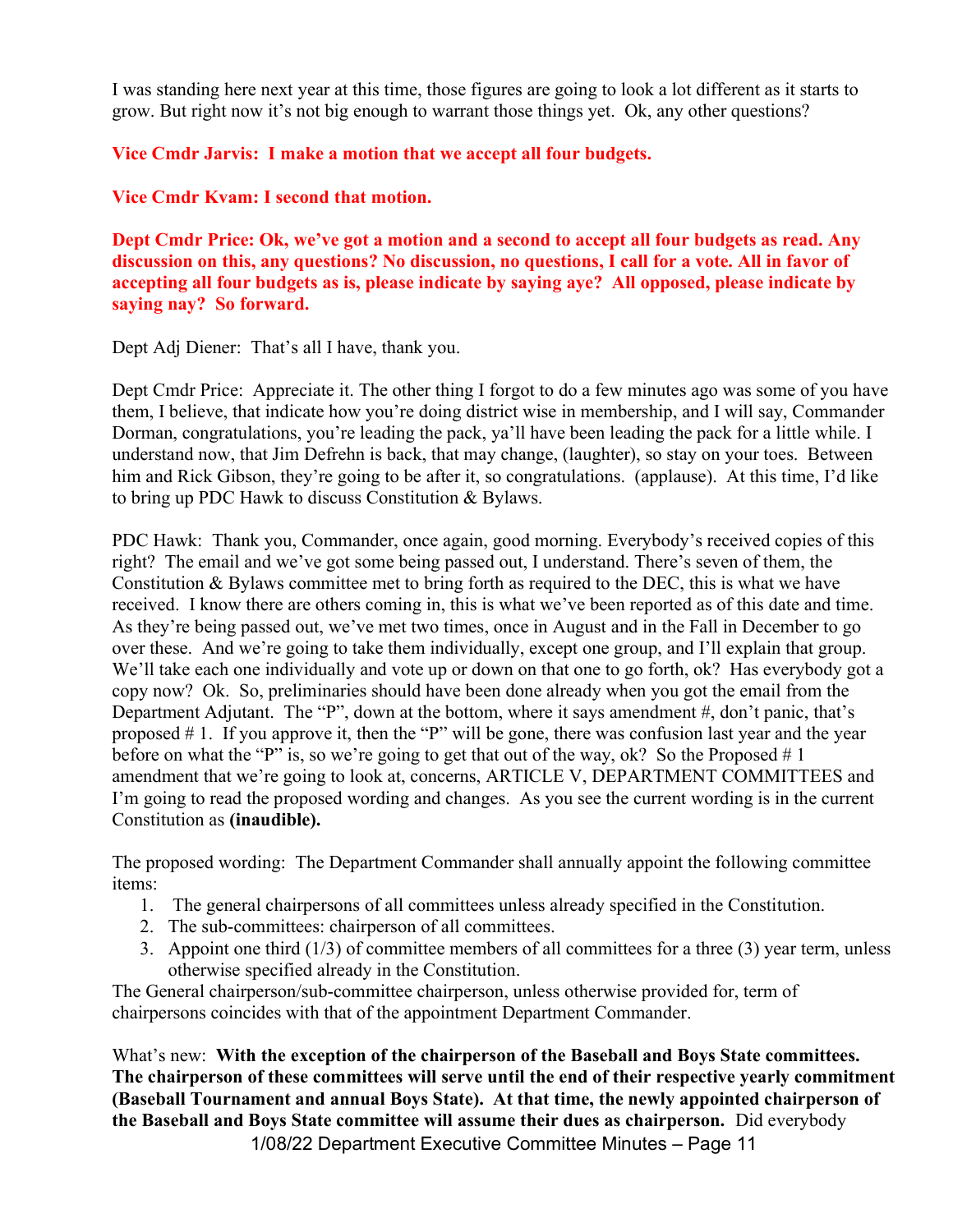understand that? The talk was, we have our convention in June, Baseball has not started yet, the idea was it was really not fair with he or she coming on board really not understanding what the previous committee had done so it idea is to keep that chairman in place until that program is over with, same with Boys State, etc, Law Cadet, our summer programs. Oratorical is over with, so that's not an issue.

Vice Cmdr Jarvis: We sanction Ladies Fastpitch, should that be in there right now?

PDC Hawk: Should be but its not in this proposed Constitution & Bylaws change.

Dept Adj Diener: Can I comment on that? One of the things that is going to have to occur is a constitutional change to add softball into the overall thing, ok. So what's going to need to happen at this point is there's going to have to be another amendment, adding softball, but until we solve this part, that amendment is going to need to match the wording in this one, ok, almost exactly. Or else going to convention, we'd have two different wording, ok. So that is going to have to be worked and come back in before we go to convention.

PDC Hawk: And Jim brings up a good question that everybody, District Commanders and Vice Commanders, softball has been approved by this body but it hasn't been approved by the delegates to have as a committee to oversee it. Once that is accomplished, that will fall in place, like Nick said, to be on this, which will have to be an amendment to this one for next year. But right now, we have no ladies softball as an approved committee under the department listing of Americanism programs, ok? Did that explain everything for you? Ok. Mr. Commander, we bring this to the DEC for approval to go convention and we need a motion. The committee makes a motion, do we have a second?

## Vice Cmdr Jarvis: I second that motion.

PDC Hawk: Do we have any further discussion?

Dept Cmdr Price: I hate to throw a wrench into this, but this has left out what I consider very important and that is Baseball tournament and annual Boys State. I see nothing in here about the Law Cadet program. And the Law Cadet program, as we just said, indicated a little while ago, there graduation is after our convention, it's in June, ok. So, I've got a chairman of the Law Cadet program that can be replaced in May but we're having the program executed in June. So the only thing that I would like to do is see the Law Cadet program added to this.

#### PDC Hawk: Good point.

Vice Cmdr Jarvis: I amendment my motion that we accept it as written with the exception that we add the chairman of the Law Cadet committee.

Strauss: Director.

Vice Cmdr Jarvis: The chairman of Law Cadet committee.

Dept Adj Diener: Who seconded that?

PDC Hawk: I made the motion originally.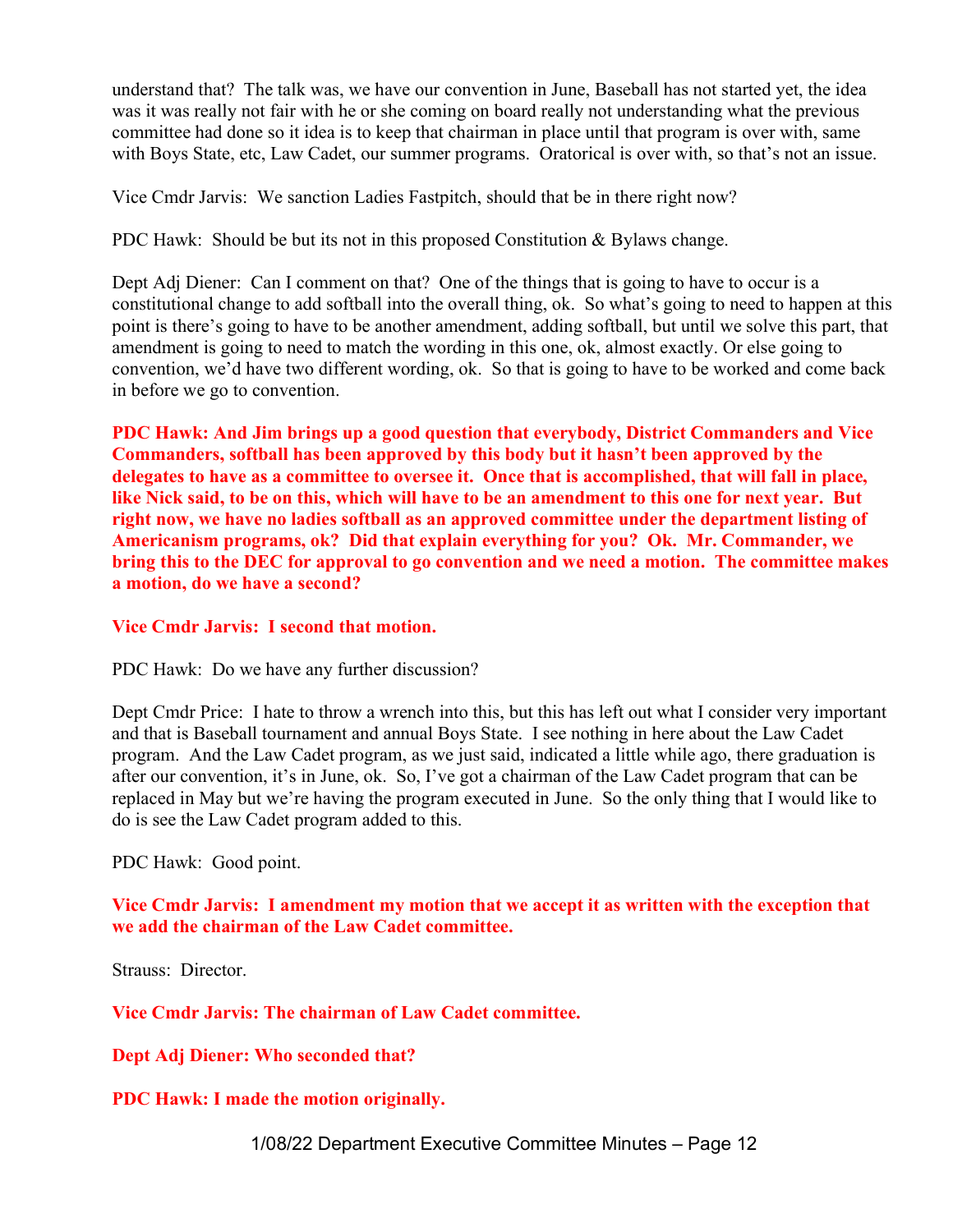Vice Cmdr Jarvis: Oh, that's true.

PDC Hawk: He amended that.

Dept Historian Spurgeon: Not chairman, chairperson.

PDC Hawk: We'll get the grammatics The main thing in our committee, we bring forth what we have as written. Now, we can make the additions, and the recommendations for consideration but we didn't on this one, hoping that ya'll would catch it, which you did. That gets back to adding softball, can't do that because it's not an approved program. Ok, you have a motion, you have an amendment to the motion to add Law Cadet chairman. It will be in parentheses, Baseball Tournament, Boys State and Law Cadet, ok. Does everybody understand? Ok.

Dept Cmdr Price: Any further questions?

NEC Strauss: I have some comments, just to be clear, because I know we are on the record, when you say Law Cadet, you're referring to the overseer of the Law Enforcement Cadet program and not the Law Enforcement Cadet committee?

PDC Hawk: No, we're talking about like, Russ.

Dept Adj Diener: The chairman of the Law Cadet committee.

PDC Hawk: The Law Cadet committee chairman.

Dept Cmdr Price: That's what we're talking about. Not talking about the Director. So, any other discussion?

D-14 Cmdr Brandt: Doesn't it have to go back and be written again so we can vote on it?

Dept Cmdr Price: No, that's what we just did, we just made that change, ok, with the amendment. It will go back and be added but we've already recommended that change. So that will be corrected, ok? Any other discussion? Ok, we've got a motion and we've got a second, with one change, and was to add Law Cadet chairman into this. All in favor say aye, all opposed say no? So move.

PDC Hawk: Ok, thank you, the next group deals with the Vice Commanders, and there's "P2", "P3", "P4", all the same. But due to the positions, the 1<sup>st</sup> Vice, 2<sup>nd</sup>, Vice 3<sup>rd</sup> & 4<sup>th</sup> Vice, you have to bring in a change for each of them to amended, ok? So the proposed wording for "P2, "P3" and P4" basically are the same.

The Department Vice-Commanders will not hold any other Chairmanship or positions on other committees on the Department level.

1/08/22 Department Executive Committee Minutes – Page 13 Explanation: This amendment will allow Vice Commanders to serve as Chairman/members of non-permanent committees as necessary and appointed by the Department Commander. i.e. Adhoc committee or a study committee that is not an approved standing, sitting Department committee. And you know, every year we usually have something that the Department needs to investigate, it could be an investigative committee. But these are ad-hoc, once it's over with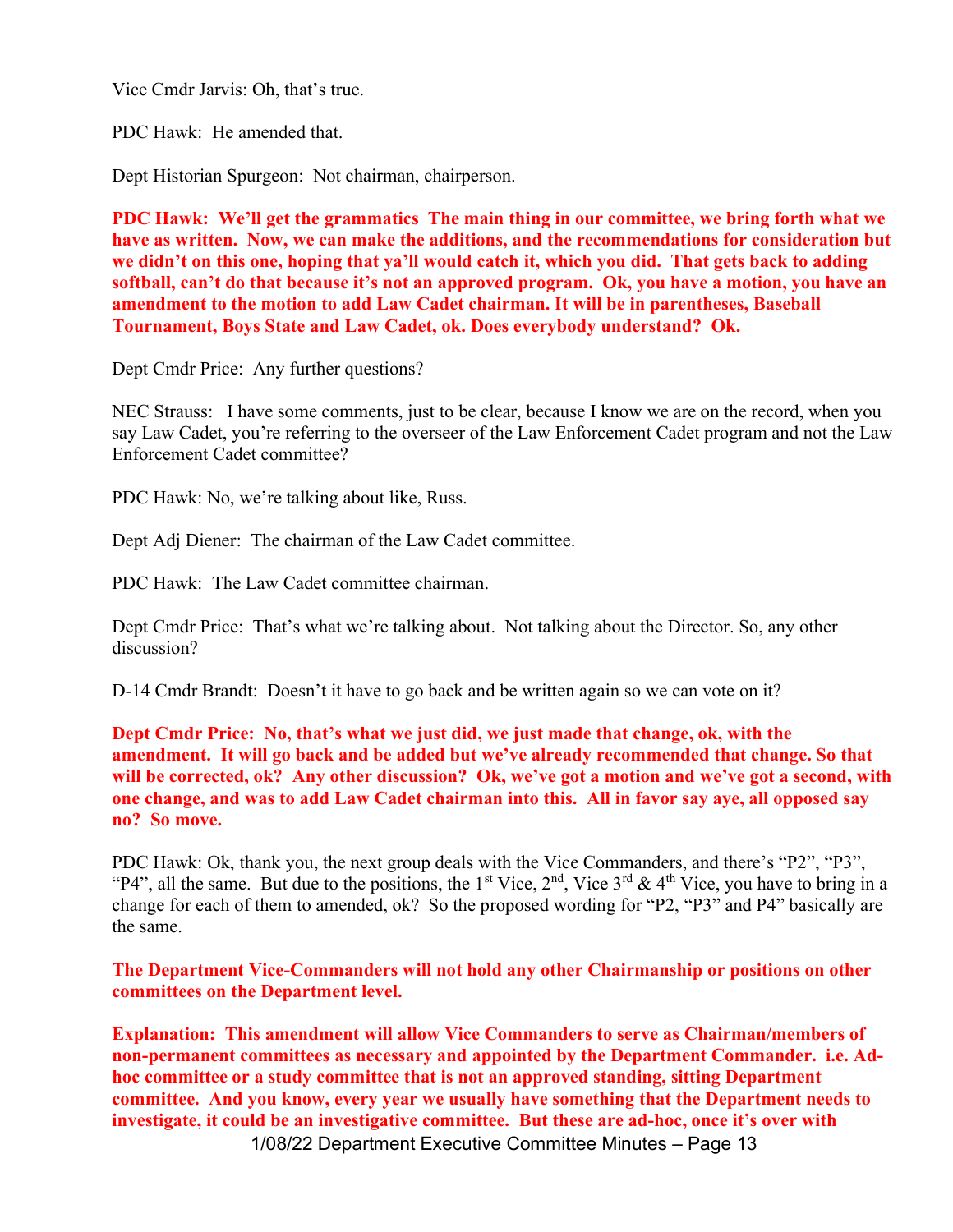they're through, right now the vice-commanders cannot sit on those committees. And they're asking they can sit on an ad-hoc committee or non-permanent committee. Does everybody understand it?

D-1 Cmdr Walton: I make a motion that we approve this amendment "P2" "P3 and "P4".

PDC Hawk: Ok, the committee recommends approval of this, we have a second by D-1 Cmdr Walton, any further discussion?

Dept Cmdr Price: Any further discussion on this? We'll take a vote at this time then. All in favor say aye, all opposed say nay, approved.

PDC Hawk: That's for "P2", "P3" and "P4", ok. "P5", ARTICLE VII, DEPARTMENT OFFICERS. Ok, under the proposed wording:

| The annual Department Delegates will elect the following Department Officers: |                                           |
|-------------------------------------------------------------------------------|-------------------------------------------|
| National Executive Committeeman                                               | Alternate National Executive Committeeman |
| Department Commander                                                          | Department Historian                      |
| Department 1 <sup>st</sup> Vice Commander                                     | Department 2 <sup>nd</sup> Vice Commander |
| Department 3 <sup>rd</sup> Vice Commander                                     | Department 4 <sup>th</sup> Vice Commander |

No two Vice Commanders shall be chosen from the same post. No persons shall be eligible for reelection to the office of Department Commander or First, Second, Third or Fourth Vice Commander. All newly elected officers will be sworn in during the Department Convention and assume office immediately after said convention is over, except the National Executive Committeeman and the Alt. national Executive Committeeman. These officers will be sworn in during the Department Convention; however, their term of office shall not begin until the National Convention.

Explanation: This change will bring the term of office for the National Executive Committeeman and the Alt. National Executive Committeeman in line with National. We're saying National, National Constitution and Bylaws

And just for the record, on page 7 of the National Constitution and Bylaws, Section 2, under Article VII, "The term of office of such National Executive Committee member and alternates shall be two years. The term of office of each National Executive Committee member and alternate shall commence immediately after the adjournment of the National Convention next succeeding annual National Convention." Even though we have ours in May, their offices don't start until the National Convention. There's been some confusion on that, blue cappers don't understand it either because it is confusing to s certain degree. The committee recommends approval of this.

Vice Cmdr Jarvis: I second that.

Dept Cmdr Price: Ok, We've got a recommendation and a second, any discussion? With no discussion, all in favor say aye? All opposed? Motion approved.

PDC Hawk: "P6". ARTICLE VIII, ELECTION OF DEPARTMENT OFFICERS.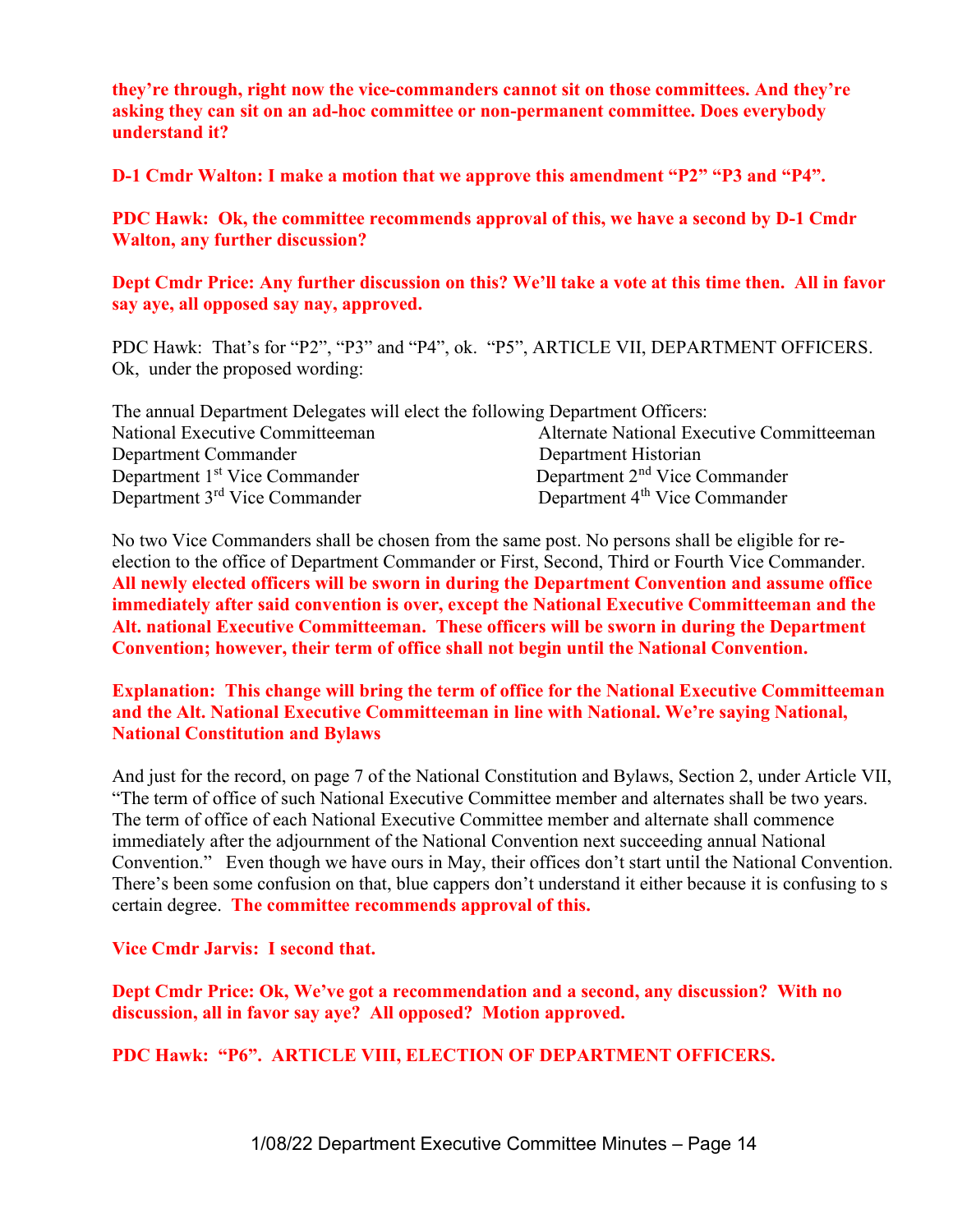Proposed: In the event there are more than two candidates for a Department Office and no candidate receives a majority vote of delegates for the position he/she is running for, then only the top two (2) candidates for said position will advance to a run-off.

Explanation: This amendment is needed to ensure a timely election of officers. Currently if three or more Legionnaires are running for an office and no one received a simple majority of votes, and no one drops out, then elections could last an extremely long time. This amendment will ensure that there will only be two rounds of voting for any office. Ok, the committee recommends approval of this

### D-1 Cmdr Walton: I make a motion that we approve this, second it.

Dept Cmdr Price: Ok, is there any discussion on this amendment? Does everybody understand that we're only going to, it's going to wind up with just two. You may have three, you may have five, but it's going to come down to just two. Now, when I say just two, that third person may have only missed that cut-off by .05% between that one and the second person. So just realize that we're going to go from whatever, three, four or five, six, down to just two.

D-13 Cmdr Gibson: I object to this. Strictly because the number two, throwing that in there. If I'm out there and I'm considering running for office and I look at (inaudible) and only two is going to move forward, then that's going to be a discouragement to me. You say, well, no it's not, yes it will, because I've been there and done that, for 30 years I've had to deal with this similar situation. I have an alternate proposal to that, which I'd like to read to you, and it states:

"When there are more two nominees for the same office, the one receiving the least number of votes on the 1<sup>st</sup> ballot, and on each succeeding ballot, shall be dropped, until election is accomplished. You're accomplishing the same thing; you're eliminating the possibility of it being a popularity contest (inaudible) qualified. You can have a popularity contest when it comes down to two candidates, and one of those guys be the popularity person and not the qualified person, and actually come out the winner. This amendment would insure a timely election of the most desired elected officer by the electing body, we're not restricting those candidates. Currently there is no requirement for any candidate to withdraw when no candidate receives a simple majority. Thus the election could continue endlessly. This amendment would help insure that the most qualified and worthy candidate would be elected from a possible large group of nominees. We need nominees for office, we don't need to discourage them, we don't want to throw a number out there and limit (inaudible) or limit it to two to move forward after the 1<sup>st</sup> ballot. This would eliminate, I've been in a meeting (inaudible) in Greenwood, when we wanted to elect a District Commander, we had six different elections. No one was ever elected for District Commander for Greenwood (Inaudible). Very discouraging to have got that far and not accomplish anything. So this being in place, this has been something that we've been working on, I have had it and I have discussed it in the past with the some of the officers and they say you could not do that. Well, now, here it is, (Inaudible), now's the time to make it right without making a mess out of it and putting a number two in there and limiting it to two being moved forward.

PDC Hawk: Read your first statement about the least amount?

Exec Dir May: Ask him to take his mask off, please?

Dept Adj Diener: One of the things we're noticing here, especially ya'll in the back, when you stand up and talk, the mask is making you muffled and we're not picking you up on the recorder.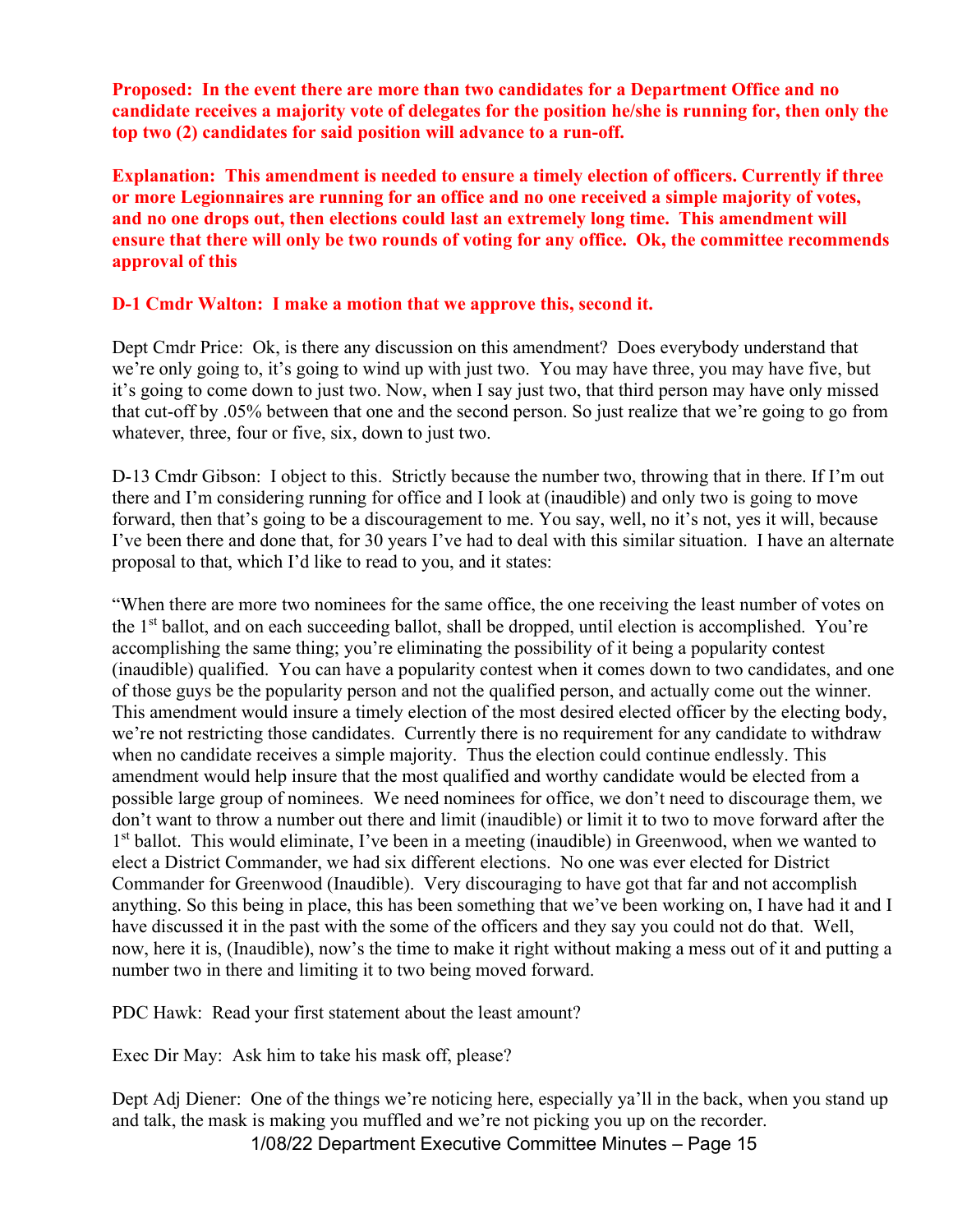D-13 Cmdr Gibson: Do you want me to repeat all that?

PDC Hawk: Stand up, If you have four people running, what did you say?

D-13 Cmdr Gibson: You want the proposal? (District Cmdr Gibson brought the proposed amendment to PDC Hawk

PDC Hawk: Ok, his proposal, "When there are more than two nominees for the same office, the one receiving the least number of votes on the first ballot and on each succeeding ballot will be dropped until election is accomplished.

Dept Cmdr Price: The only thing I can say on that is if you have seven people running for office, you're now going to case those votes seven times, because you're now going to drop one each time. And that can be a long day.

D-13 Cmdr Gibson: And I say, Praise the Lord, because you've got seven people that were seeking a nomination, seeking a position, isn't that great?

Dept Cmdr Price: That is great, and you can still have seven people seeking the nomination, even though we're dropping it down to two, but we're dropping it down to the two highest numbers. So those seven people, they could be one of them too. It doesn't change, you still have seven people whether you're dropping it down to two or whether or whether you go through each one, it's just the time frame that you're doing it in.

D-13 Cmdr Gibson: Right, are in a hurry?

Dept Cmdr Price: No, we can spend all day.

PDC Hawk: Alright, his explanation on this, ok. The amendment will assure a timely election of the most desired elected officer, by the electing body. Currently there is no requirement for any candidate to withdraw when no candidate receives a simple majority. Thus, the election could continue endlessly, that's what he was saying, the Commander was saying. This amendment would help insure that the most qualified and worthy candidate would be elected from a possible large group of nominees. So basically, what's he's saying is, if we have five candidates, and the one that gets the least votes drops out, down to four candidates, right?

D-13 Cmdr Gibson: Right, that's correct. But, the number four person, he may drop out also, even if he did, that's ok. If he doesn't, he may be the one that should be elected by the voting delegates, by the body. He may be the one that's most qualified, he not be the one that's most popular, but he may be the one that's most qualified and he'll gradually work his self up, cream's going to come to the top. So that's the reason for it.

D-16 Cmdr Defrehn: I understand what's he's saying, you're painting the worse scenario, like different rounds we'd have to go. It's a possibility after the second vote, the simple majority will be reached, or even after the third, ok. So, that's all it is, a simple majority we need to get. But it's fair, what's he's saying, you get more guys involved.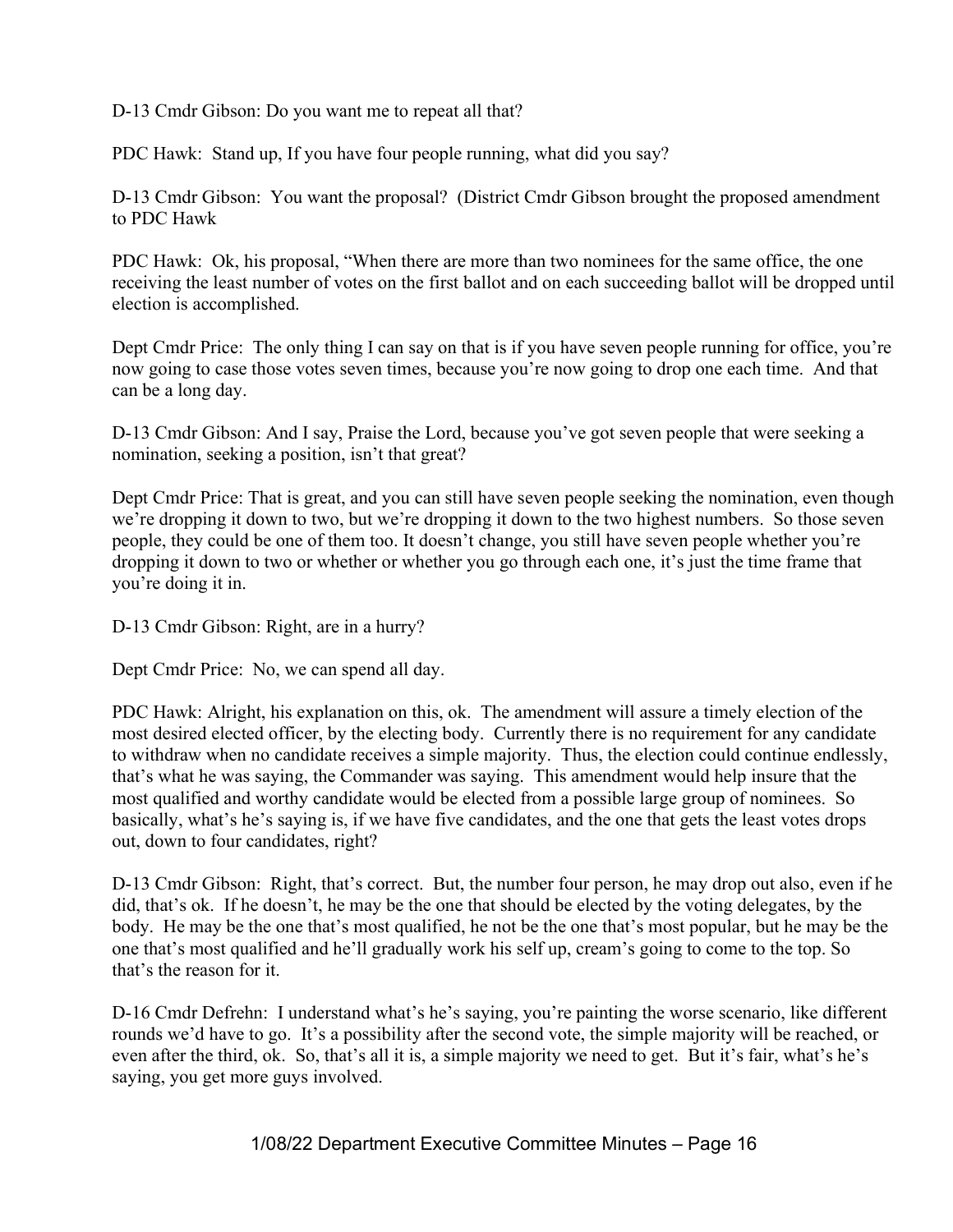Vice Cmdr Jarvis: I think his main point is we're, it's the same thing but getting to it at a different point and I think his main gist of the whole thing is the fact that you're not discouraging the candidates.

Imm PDC Richardson: Before last year, I would have wholeheartedly agreed with this. However, last year when we had a run-off, our run-off took, how long, Nick, 30 minutes? You said something in your explanation, you said this amendment is needed to insure a timely election of officers. Do we want a timely election of officers or do we want a just election of officers? With our new system that we put in last year, if we have five candidates, then it's going to take an hour and a half to do our elections, one the initial election is done. Simply because, hey, you go on in there and vote, the computer calculates them and you (inaudible).

D-20 Cmdr Mills: I agree, if you have five candidates there, what you're talking about is what's going to take place is the votes are going to swing so if somebody drops off, then they might not necessarily vote for those top two, they might change from that fifth person down to the fourth person down, just like Rick said, then that's going to change the end result. So I think I disagree with this and add it the way Rick said.

Dept Historian Spurgeon: I agree with him. You can have the total sum of the fifth, fourth and third person votes equal more than the first or second place did at the end so I agree with Rick, that dropping off one by one is probably more fair and you might get the person who is more wanted or more qualified by whole Department.

D-5 Cmdr Smith: I wish you people would stop saying more qualified because it's going to be the popular person, not qualified.

PDC Hawk: Ok, what the committee is hearing is that the concept is ok, but we've got to amend it. So I propose that you all not approve this and refer it back to committee and then add that you brought up, Rick, and re-submit it.

NEC Strauss: Mr. Chairman: I would also like to make another suggestion when you bring it back to the committee to think about if you're down to three, say for instance, and two bottom persons in that calculations are tied, how would you drop the person were it become a tie?

## PDC Hawk: Ok, right now, proposal # 6, representing the committee as the chairman could not be here, ya'll reject it and add the proposal that Rick sent up, put forth as an addendum to this one or to be considered. Does everybody understand that? Any other discussion?

Dept Cmdr Price: Ok, no other discussion, all in favor of rejecting this back to the committee for a change?

Dept Adj Diener: Jim made the motion, Darlene needs to…

D-1 Cmdr Walton: I make an amendment to my motion that we table it, no, return it to committee.

Dept Cmdr Price: Ok, you've heard the proposal and the second to send it back to committee for further wording, all in favor say aye, all opposed say nay. Send it back to committee.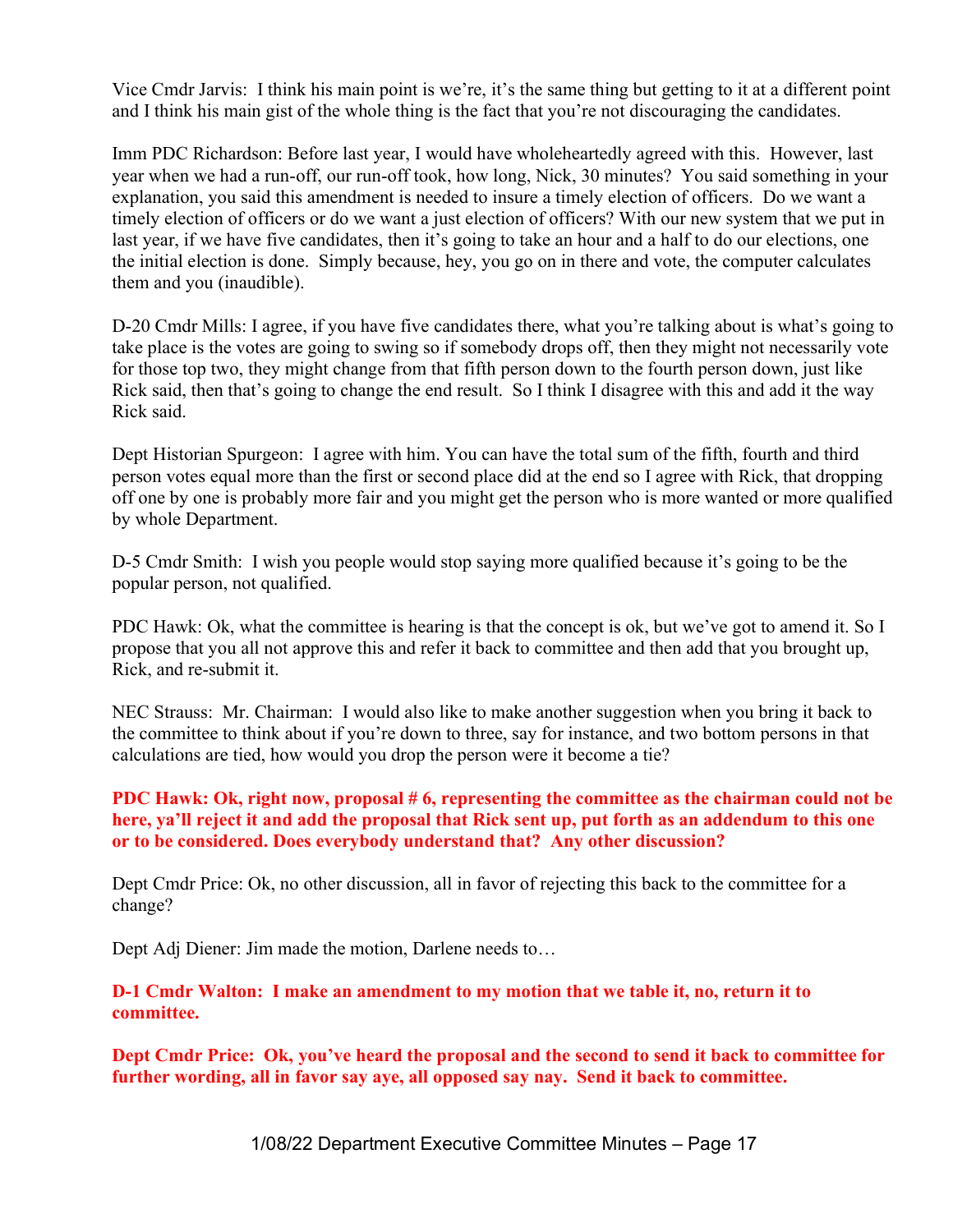## PDC Hawk: Thank you, good job, Rick. Alright, last one, "P7". ARTICLE IX, PARLIAMENTARY PROCEDURE

Proposed wording: Add Article IX after Article VIII, Section 2.

Explanation: The wording Article IX was omitted. The wording on the Constitution and Bylaws will not be changed, we're just adding Article IX. Committee recommends approval of this.

Vice Cmdr Jarvis: I second that.

Dept Cmdr Price: So, clerical correction here, we've got a proposal and a second, any discussion on that? All in favor say aye, all opposed say nay? Carried.

PDC Hawk: Thank ya'll. That's the conclusion of the current Constitution & Bylaws recommendations.

D-5 Cmdr Smith: Can I ask a question, before you leave?

PDC Hawk: Yes, sir.

D-5 Cmdr Smith: You were the one making the motion to accept these, right? I never heard, I just heard seconds, but I never knew you were making the motion.

PDC Hawk: The chairman can.

D-5 Cmdr Smith: I'm just asking.

D-16 Cmdr Defrehn: See, that's why you're not popular (laughter).

Dept Cmdr Price: Thank you so much, Jack, what would we do without you. Ok. let's move on, next we have ladies fastpitch, chairman Scherer.

PDC Scherer: At the DEC meeting, ya'll approved the patch for the ladies fastpitch softball. But National came out and said from now on the little emblem that you all see on your hats can only be used for official business, official letterhead and so forth. And they're asking that everybody that uses, play baseball or uses an American Legion symbol, use the one that they put on the car that they use for Nascar. So the one they're asking you to approve is the one that's being sent around now (inaudible). So the change is that we made is we put The American Legion on the left side and a softball on the righthand side. If this is approved it will go to emblem sales for their approval, if they approve it, then it will come back to us and then we have to send it out for bids, and it goes back to Emblem Sales again and then back to us. It's a process that needs to be taken care of as fast as possible because softball season is about ready to start, we're having our first meeting on February 26th to get all our teams ready and in line. So this is one that we're proposing and we're asking that you approve it as presented.

Dept Cmdr Price: Ok, can I get a motion to accept this new….

#### D-1 Cmdr Walton: I make a motion that we accept this new emblem for ladies' softball.

#### D-5 Cmdr Smith: I second that motion.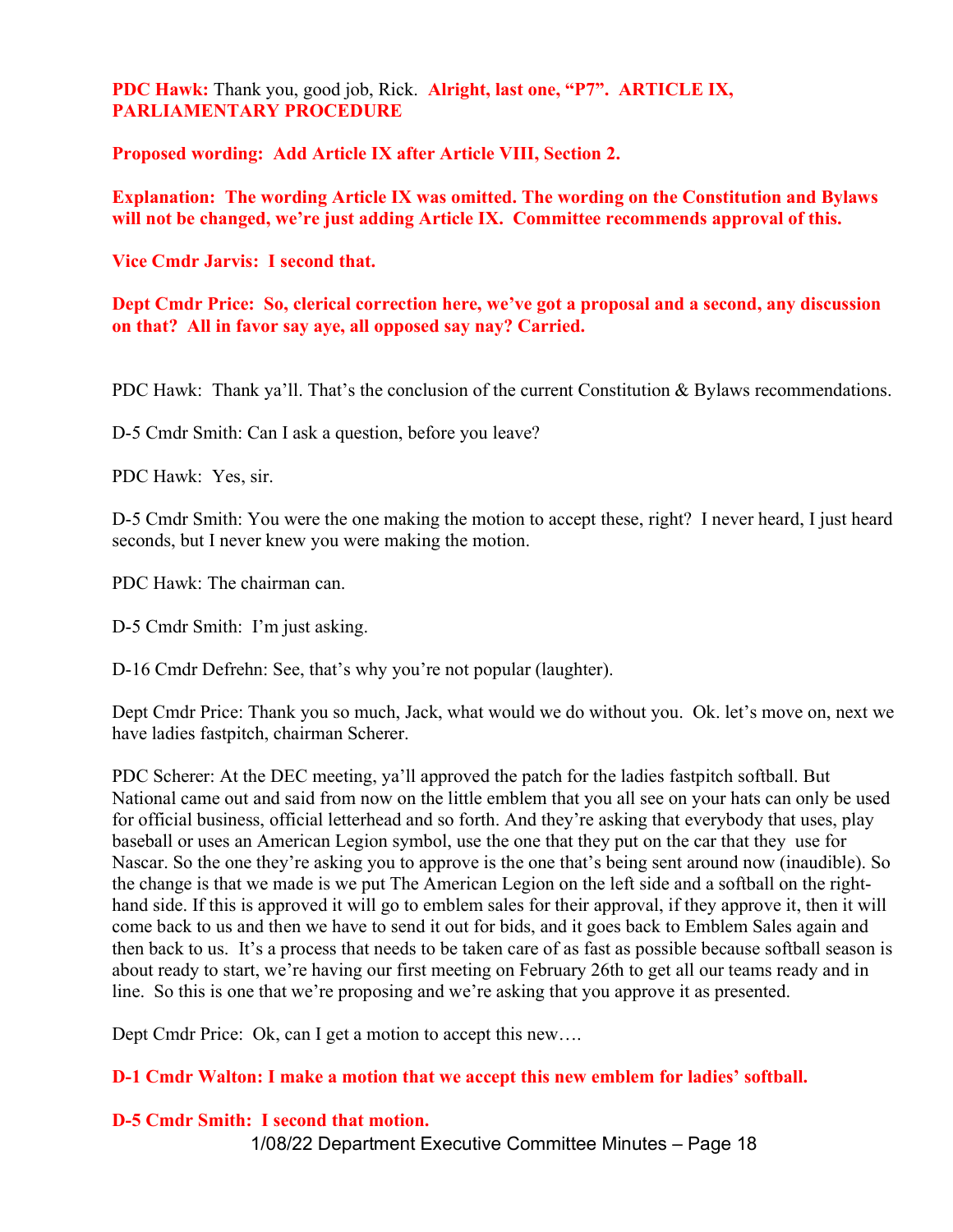Dept Cmdr Price: Ok, I have a motion, I have a second to accept the new ladies fastpitch softball patch. Is there any discussion on that?

Imm PDC Richardson: Question, I sit here, and I look at this patch, and it's a good looking patch, but why are we using the crescent, the swoop, the crescent here? If you look at the front of every one of our hats, you have a palmetto tree, shouldn't we have a palmetto tree on here?

PDC Scherer: That's the motion of the arm throwing the ball.

NEC Strauss: I would just make a recommendation that an outline be put around the crescent/swoosh, the colors resemble….I think it would stand out more.

Dept Historian Spurgeon: Can we see the darker version?

Dept Cmdr Price: Yeh, when you look at the darker version it stands out more. Ok, you through, Mike?

NEC Strauss: Yes.

Dept Cmdr Price: As you can see it's much better defined than what we had. Any further discussion? With no further discussion, I'm going to call for a vote. The recommendation and second was to accept this patch, all in favor, say ave, all opposed say nay? Move forward. Ok, so we've got some updates coming here, some information we're getting ready to put out, if you would, please pay close attention to it, the Adjutant's going to give you some new updates.

Dept Adj Diener: Ok, I'll try and make these quick and dirty here. One of the things I wanted to, Baseball Chairman, Legree Oswald, asked me to remind you all that next Saturday they are having their state baseball meeting and they are inviting everybody to come to try to make a good showing and they'd like to see a lot of these caps there. They're going to have a couple different speakers, Bobby Richardson is going to be there, he's got a pretty good program that he's got put together. The meeting is doing to be held, like I say, it's next Saturday at the Alice Drive Baptist Church in Sumter, SC. That address is 1305 Loring Mill Rd if anybody wants to know it.

(someone asked if the address could be repeated)

D-11 Cmdr Lonergan: It's not on Alice Drive, it's on Loring Mill.

Dept Adj Diener: I just said that. I just said, the address is 1305 Loring Mill Rd, that's in Sumter. 10:00 is when they're going to have coffee and doughnuts and the actual meeting will start at 10:30 am.

Exec Dir May: And that's been on the calendar.

D-1 Cmdr Walton: It's on the calendar.

Dept Adj Diener: It's on the calendar, they'd like as many of these caps as we can get there, they would like to have there to show support for the program, ok. Second thing I have is National Commander's visit. We had to make some last-minute adjustments because the National Commander's testimony on the Hill, the Hill changed it and they changed it to the  $8<sup>th</sup>$  of March which is when he was supposed to be in South Carolina. So, this year the National Commander's visit is going to be cut down, he's going to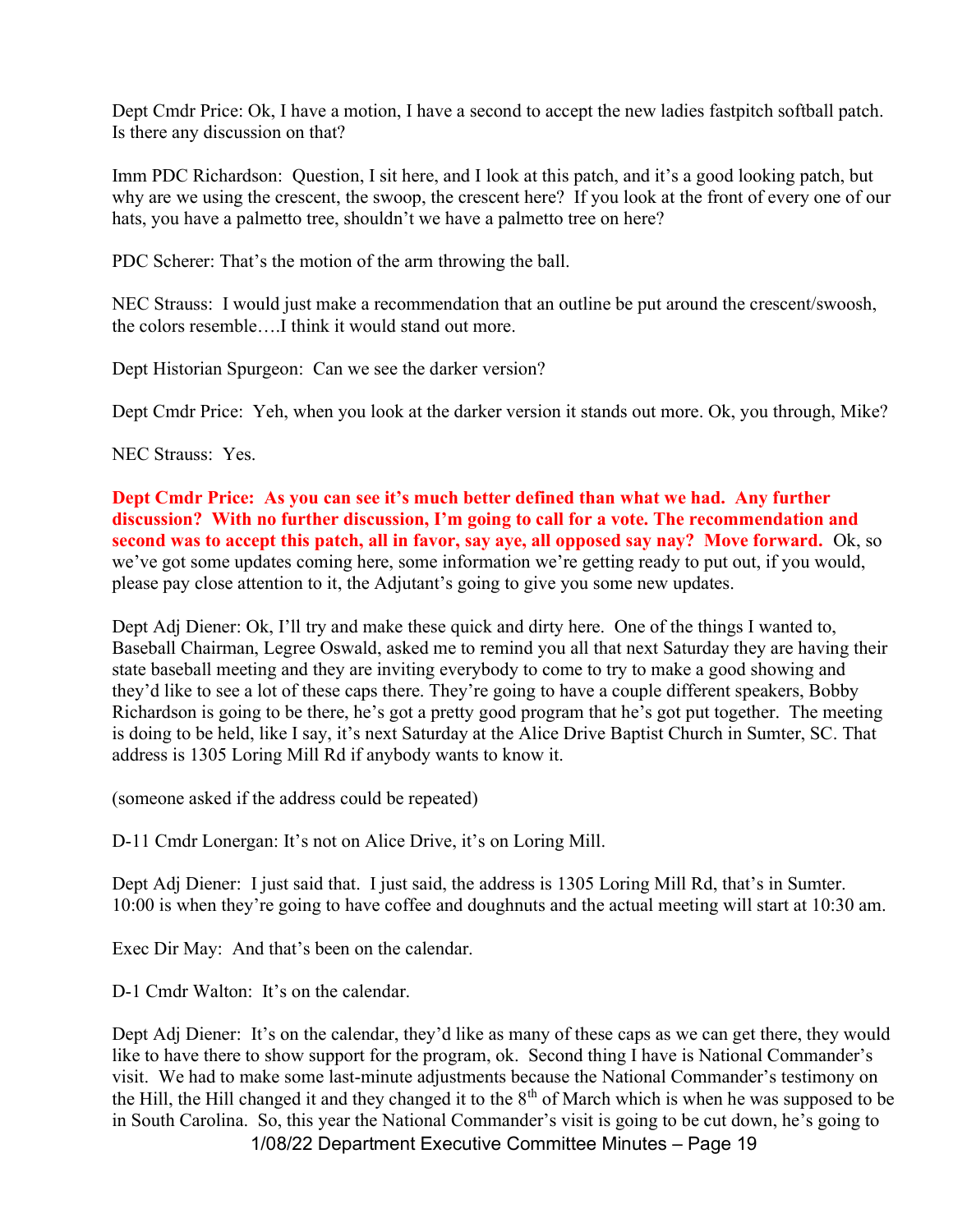come in the night of the 8<sup>th</sup> of March, we will have the get together at the hotel like we always have, the morning of the 9<sup>th</sup> of March, he will address the State joint session of our State Legislature on the 9<sup>th</sup> of March and then he will depart on the morning of the  $10<sup>th</sup>$  of March to go to his next visit. So there will not be, other than going to the Commander's Homecoming, there will not be any post visitations for this visit. Having said that, that means that we need to try and get on the morning of the  $9<sup>th</sup>$  of March at the Springhill Suites, and we'll put more information out on this as it gets closer, but and we need and try to get a good showing of folks to come to that. That's going to be the only chance that he's going to have to get to talk to us and our Legionnaires. That morning session has normally been, the Riders have came and got a lot of their Legacy Fund Plaques that they have, and we won't have those plaques this year for that. And we need to get a good showing going over to the State House and sitting up in the balcony as he addresses the Legislature. Because that makes a difference, those State Legislators, I'm on the floor and you see them look up and see who's in the gallery for the different speakers?

D-11 Cmdr Lonergan: Are they going to be there this year?

Dept Adj Diener: I can't guarantee you on that, but they take note on the number of Legion caps that they see sitting up in that balcony, and that kind of, again, they equate that to that's my voters up there.

Vice Cmdr Jarvis: Two years ago you should have noticed that there was a lot more there, somebody talked to them about that. It's all out of our control.

Dept Adj Diener: Anyway, put that out to your folks, we need to try and get some good attendance on that. And the last thing, I'm going to just remind ya'll that we have the oratorical contest that's coming up on March the  $12<sup>th</sup>$ . We just happen to have the oratorical chairman sitting here, Bob, would you like to say a couple of words on what's happening with oratorical?

PDC Scherer: Do I have to come up all the way up there? As ya'll know, nothing was sent out to the schools this year, so I sent out two emails making sure that you told your post making sure they go out on our website and take out the necessary forms to the schools. So that being said, hopefully you've done that, February  $5<sup>th</sup>$  all the posts must have their contests done, February 19<sup>th</sup>, our District, or our Quadrants, whatever you want to call it, and of course, March 12th. (Inaudible) please get with your posts and see how many people are actually going to be participating and get it to us because we have not been able to track how many posts have how many contestants and we'd like to start tracking.

Vice Cmdr Jarvis: You said February  $10^{th}$ , it's not February  $10^{th}$ .

D-5 Cmdr Smith: You put on there February 2<sup>nd</sup>.

Vice Cmdr Jarvis: The second's a Wednesday and the 5<sup>th</sup>'s a Friday.

Dept Cmdr Price: The posts are February  $5<sup>th</sup>$ .

Exec Dir May: It's the  $5<sup>th</sup>$ , the  $5<sup>th</sup>$ .

Dept Adj Diener: Ok, another correction on there too, the contest will not be held here, we will hold it at, what's your church's name?

Vice Cmdr Jarvis: St. Paul's Lutheran Church, 1715 Bull Street.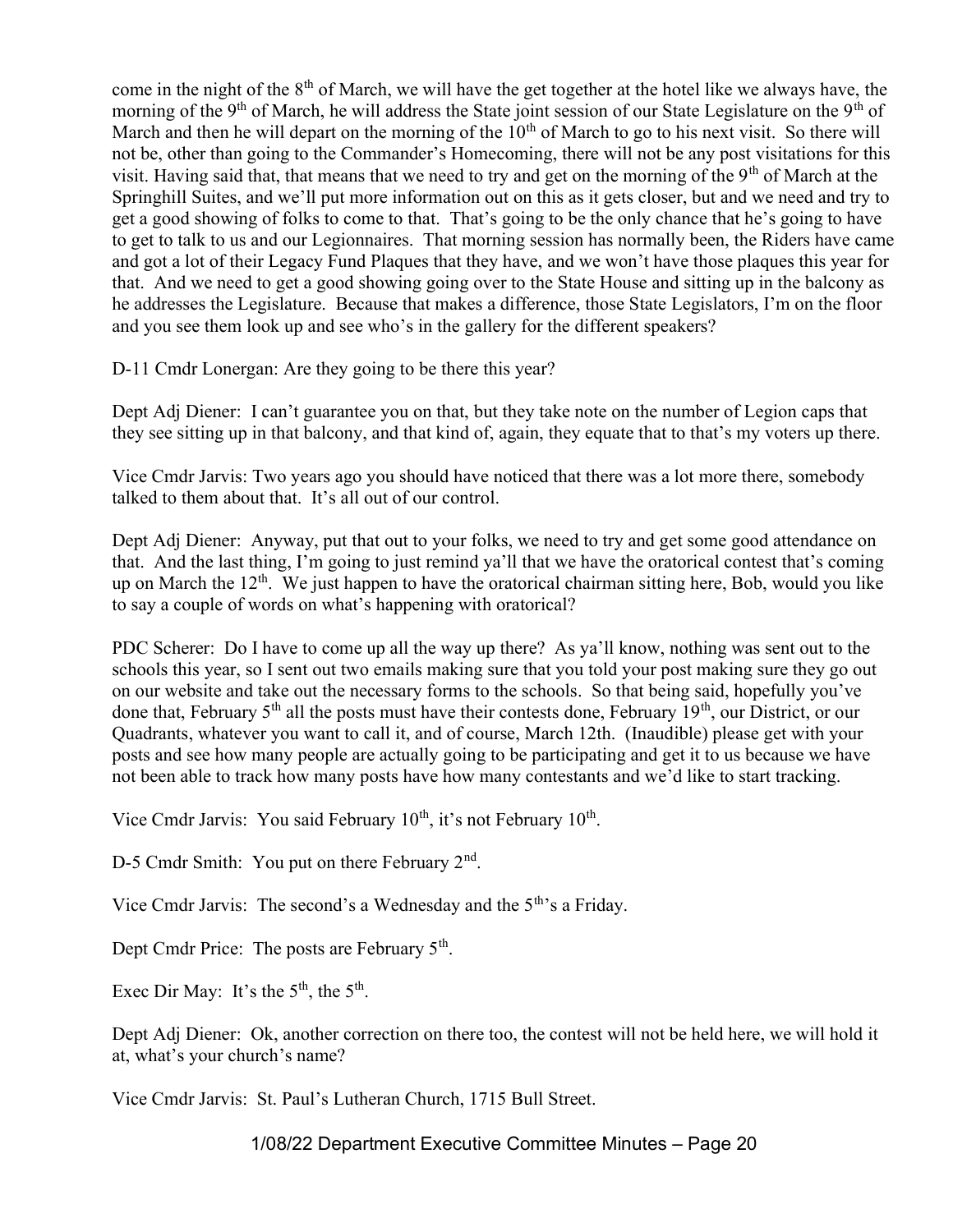Exec Dir May: It's on the calendar, the address and everything's already there.

Dept Adj Diener: One last comment and to encourage you all, in the past few years, for the most part, the only District Commanders that show up for the oratorical contest are those Cistrict commanders that have a contestant out of their district that have made it. The number of Legion caps sitting in the audience at the oratorical contest is always very disappointing to me. And it's noticeable from some of the contestants is put that on your calendar and try and come down that day and see those. One, you will not regret it, these kids, especially these final four contestants, they are amazing on their presentations. Anybody's that sat through one would all agree with me on that. But please try to check your calendars and set your calendars aside and as many of ya'll as possible make it to that contest. Ok, Commander, that's all I have.

Dept Cmdr Price: The oratorical, as he mentioned, is extremely important. The information did not get out to the schools like it should have. Hopefully ya'll have been in touch with the schools and you're looking for candidates to participate in that oratorical contest. We put a lot of money in it with zero return other than what it does for our communities and these children. And that return is tremendous, we should work on that, if we don't, we wind up with less than what we want. So please work to get the oratorical. I'll also give you a quick update, the Rifle Raffle is moving along ok, it could move along a lot better. Remember the amount of money that you can make, a lot of you have been shut down, or you need repairs and need things fixed. Encourage the Rifle Raffle, realize last year there were a few posts that made over \$8,000.00, and that's a lot of money, that's nothing to shake a stick at. So think about that, get that going, if you're not moving that, help to move that, I appreciate it very much. Ok, at this time, we need to move into Executive Session so if that doesn't include you, you need to excuse yourself.

## Vice Cmdr Jarvis: I make a motion that we go into Executive Session.

#### Alt NEC Lysaght: I second the motion.

Dept Cmdr Price: Ok, I've got a motion and I've got a second that we go into Executive Session. Ok, before we go into Executive Session though, under general discussion, is there anything that we need to discuss? For those of you that need to take a break, let's go ahead and take a break and get back here in five minutes if you would please.

#### Meeting continued:

Dept Cmdr Price: I've got a motion and I've got a second that we move into Executive Session, I'm looking at everyone here and everybody here is authorized to be here, so we don't have to worry about anybody leaving, the two people that needed to leave have already left so with that left we're going to move into Executive Session. Any discussion on that? Ok, If all in favor say yes, nays? Move forward

#### EXECUTIVE SESSION BEGINS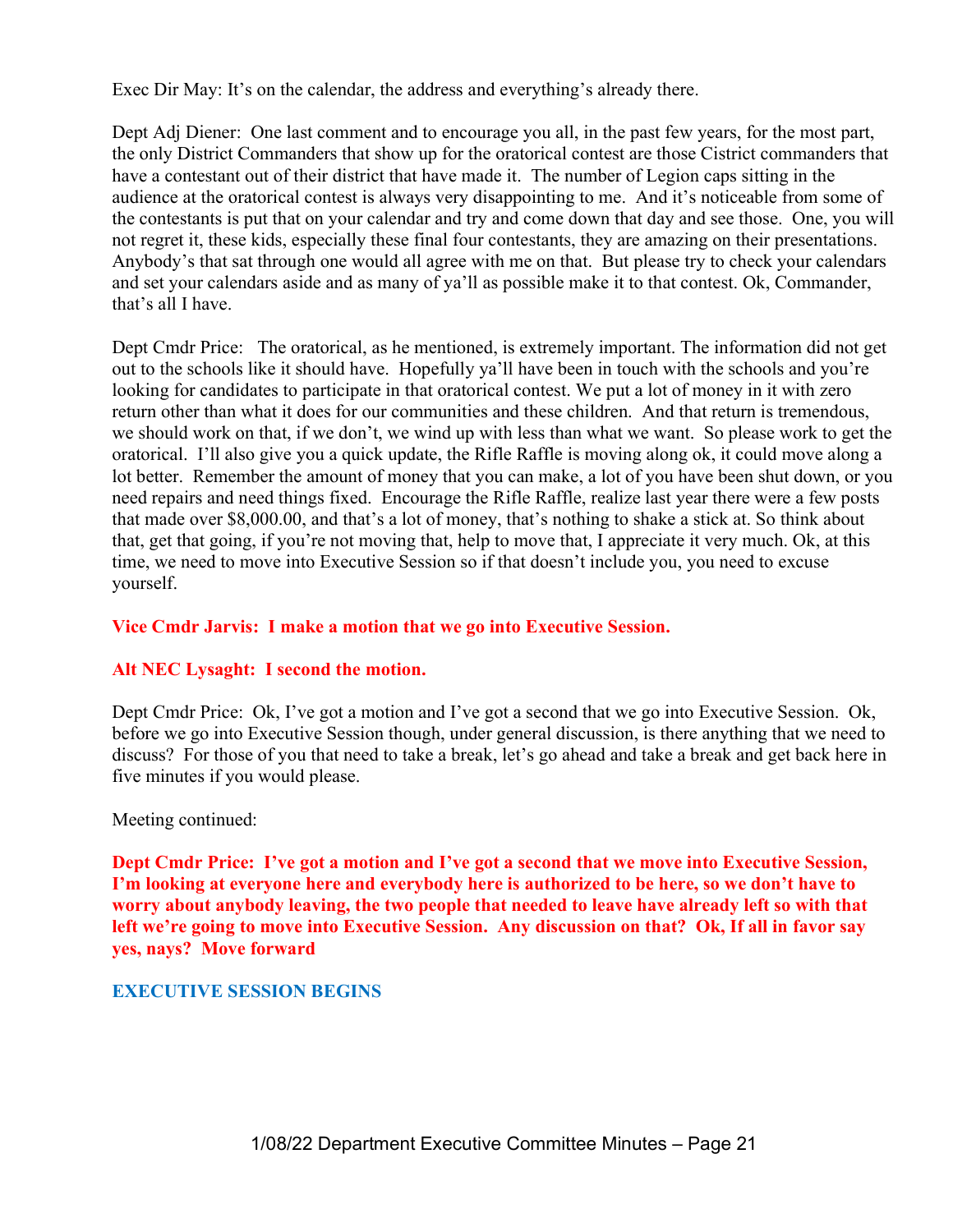## EXECUTVE SESSION ENDS

Dept Cmdr Price: We are now out of Executive Session, would you ask Mike to come back in, please?

Dept Adj Diener: And anybody else that's out there.

Dept Cmdr Price: Yes, and anybody else that's out there. It's been a long road getting here, ya'll know that we started this last September time-frame.

#### DEC applauds

NEC Strauss: Well, I'm really glad that we have three past Adjutant's here today, I'm acknowledging them because they've been big mentors of mine over the years. And I'm glad the Past Department Commanders are here, I know a lot of them have also been big mentors of mine. I really appreciate the confidence you have in me, I will be announcing my retirement as a police officer come Monday. Its been a tough secret to keep a secret (laughter). But I really, really look forward to having a lot of input with all of you. I can't wait to get started and I know that Nick was a good side-kick of mine when I was Commander, and I look forward to learning from him and James and former Adjutant Hawk. I know they've got a lot of things that they want to teach me and tell me about and I appreciate Nick. Nick has done a great job for us, I know that's he's going to have a lot of recognition between now and the time that he retires but I do appreciate him giving us the time to make the transition. And I think it's going to be a good transition and I don't think we have anything to worry about it. We all believe in the red, white and blue here and I look forward to working with each and every one of you, thank you (applause).

D-16 Cmdr Defrehn: It can't be any worse, the bar wasn't really set high (laughter).

Dept Cmdr Price: Ok, again, we appreciate, Michael. It will be have you as part of the team here. Is there anything out there for the good of The American Legion?

D-11 Cmdr Lonergan: Two things I have. One is on February 5<sup>th</sup> at Lake Wateree Recreation facility, I'm going to have a District meeting, it starts at 10:00 in the morning, it goes pretty much all day. We'll have lunch, it's more or less training from State agencies that deal with veterans programs and then in the afternoon at 1:00 I have a mental health provider (inaudible) suicide, recognizing signs of PTSD, how to approach a person if you recognize signs of suicide but, and those types of things. She'll speak for about an hour and a half. And I'll feed everybody lunch that day, if you spend the weekend at the lake then I'll feed you breakfast in the morning and then that night as well. Second thing, if you're interested in coming in even just for the day, please let me know so I can make sure that I have enough lunch for everybody. Second thing, is on April 2<sup>nd</sup> and 3<sup>rd</sup>, (inaudible), on April 2<sup>nd</sup> and 3<sup>rd</sup>, Shaw AFB is planning an Air Show. I don't know how many new members we got at Darlington for the race but I can promise as one of the Air Show coordinators that we will have booth for The American Legion to do membership from. It's a big day or a big weekend, we expect over a hundred thousand people there for the weekend, April 2nd and 3rd, so we need some help out there doing that. I will not be able to work a booth, I will be, I'm pretty much for about 35% of the Air Show so I will be around but I won't be able to stay in one particular place. But if the Post, or Department wants to bring out the 10 X 10 tent that they have, we can set that up, I'll make sure there's a table out there and some advertising for you. That's all I have.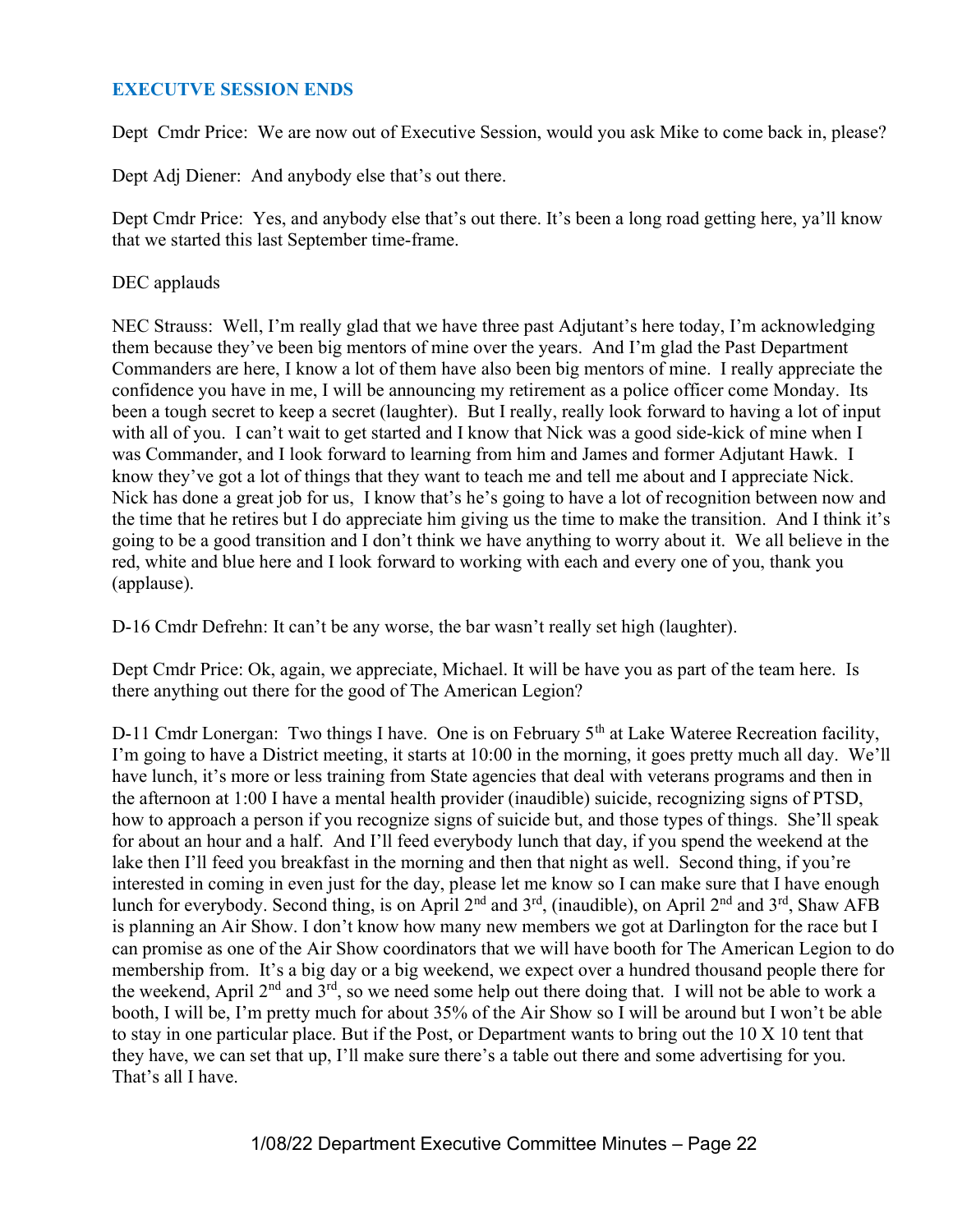D-18 Cmdr Pouncy (inaudible) space, freeing up our meeting room, it's too…we need more space now, we need to think about putting it up under study.

Dept Cmdr Price: Well, I'll just break out that hall right there, that wall, we can just go back into there an extend this.

Dept Adj Diener: This is a load bearing wall.

D-18 Cmdr Pouncy: It's congested in here.

D-16 Cmdr Defrehn: Two things, I've collected a lot of Baseball uniforms, baseballs, and bats from my District, post 9 is no longer having baseball and all that there. So I'd like to redistribute it, it's all fairly new stuff. If anybody has any interest, you can contact me, Jim Defrehn, D-16. And secondly, are we talking about an American Legion sign out here in the building? Getting it?

Dept Adj Diener: We never approved one. One, and we have, and through the pandemic and everything, we have talked about wanting to do that, ok. Quite frankly, I haven't been able to get a company to come over here yet and draw something up and give us a proposal, ok. Now, some of that has been, you know, as the pandemic hit, I haven't been hitting it as hard. But that's basically what it ends up taking and all I can say, is business must be good out there because right now, one of the things that we're experiencing on that and other things, is it's hard to get anybody to even come out and give you a quote on what they're doing, you know, for any new work. So it's not in the budget, I think that almost everybody agrees that is something that we need to do but we just don't have a design yet.

Dept Cmdr Price: With that said, I'm going to talk about baseball, since you brought that out, and the extra equipment you've got. Jim Defrehn said he's got some extra equipment, we should take advantage of that, you might want to send that on 15 January to the baseball meeting. Where we're holding that will hold 800 people, is what I've been told. So, we're encouraging you, as District Commanders, to get your Post Commanders there. Even if right now they don't have a baseball team, they can come in and they can learn an awful lot that's going to be put out. There's going to be a lot of information put out there, baseball coaches are all supposed to be there, how you form a team, and so on and so on. And all that's going to be gone over at that meeting on the  $15<sup>th</sup>$ . So if you have equipment and you don't intend to have another team, then bring it to the meeting. I guarantee there will be enough coaches there that will be happy to take that off your hand. We need to get that done, we need to encourage members.... understand also, they're going to go to a….they're looking at starting a younger group of baseball players, I don't know if they're called Junior or what.

Dept Adj Diener: A level below Juniors.

Dept Cmdr Price: A level below Juniors, they're looking at starting that up this year and you call it little league or whatever. But with that said, we can get these younger kids started and move them all the way up and that's what we're hoping to do with The American Legion Baseball program. But you need to be there, you need to have your post commanders and or adjutants at that meeting on the  $15<sup>th</sup>$  if at all possible, ok. So I just want to leave you with that. Our Fast Pitch Softball, they've been working that hard, there's a lot of teams out there that are interested. There's a lot of scholarships that are now being put out by Universities for our females, so please get involved with that, and if you don't have a team sponsored, try to get one sponsored. I think it'll be a great thing. Alright, any other comments for the good of The American Legion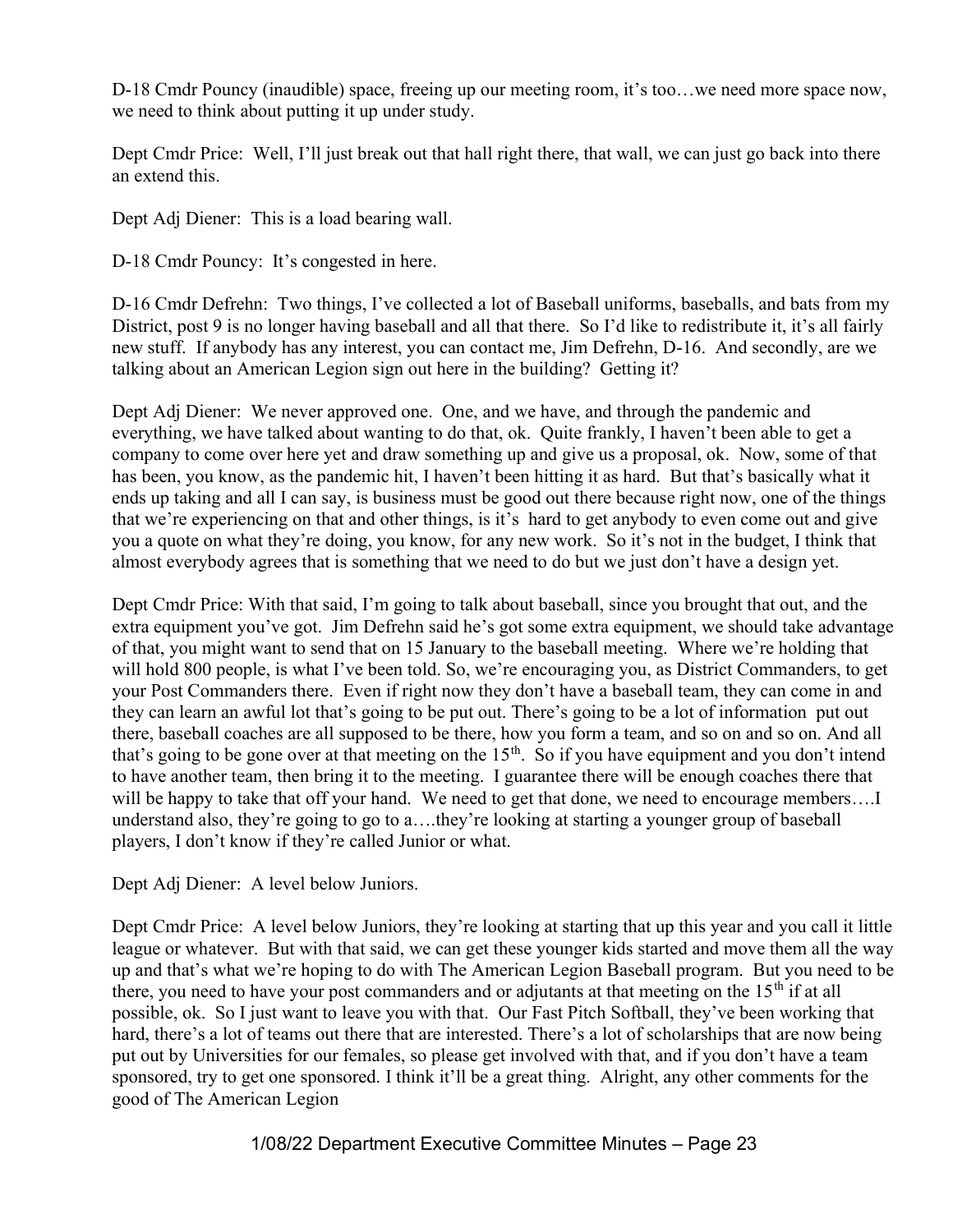D-13 Cmdr Gibson: Is Boys State still on? I know we had a good report previously, is Boys State still on go?

Dept Cmdr Price: Yeh, it's still on the go and a lot of this information we've put out here. Maggie & Nick work real hard to make sure this information's on the website. If you don't know how to get to website, ask, everything's on the website. All you got to do is pull it in and you'll find it, if you can't find it, give us a call and we'll get you there. Any other?

NEC Strauss: I want to talk a little about the American Legion history book, Volume IV. As you know it's a work in progress. As we have these meetings at your Districts, I'm going to start getting with you about which posts in your Districts have not submitted anything to me. I know there are people in here whose posts have not sent me stuff back for the book. And we have some very, very historic posts in there that go all the way back a hundred years. And I want to see your Commanders and Adjutant's in the book. So if sent this list to you, please, please get with me. And please, if I sent you something, please follow up in your Districts to get these posts to fill out the form and get it back to me because we want to preserve this history. Think of 400 years from now, we want to know the post commanders and adjutants were in your posts. Its going to be a great book so we just want to make sure that everybody, you know, when the book comes out and there's blanks in there, we don't want those people coming back angrily saying my name wasn't in the book. It's really something that we've got to those names in and take it serious so if you get that email, please take it serious and try and reach out to the posts and ask why we haven't heard from them, thank you.

Dept Historian Spurgeon: Can we get an update as to who you still need information from?

NEC Strauss: Yes, I can do that. More people have not turned it in than have turned it in.

Dept Cmdr Price: Right, so get your information in so he can put those in the book. If you don't, last thing we want to do is hear something from you about name not being in there, ok. If your post didn't make it, district Commanders, look at yourself, find out what posts needs to send in information. If you're not sure, contact Mike and get the information from him again and he'll tell you what he needs. So let's double check our posts and make sure they're in there. Also, with that said, I'd like the Historian to kind of give us a progress on how she's doing with the history as far as this year and the book?

Dept Historian Spurgeon: I was actually going to sit down this month, really working on it this month. I do have some pictures that really need help identifying who else is in it on some of them. I don't actually have a lot from a lot of things that have gone on so I need people to send in information of what's gone in their Districts and individual departments, or individual posts around the state. I know a lot of people have done things but…some things get posted on social media but a lot of things don't.

Dept Cmdr Price: So if you've had parades, you've done different things this year, you want it in this years history book, please send it to the Historian, Susan, and she can put that in there, ok? Last thing I've got is if I can get Russ to bring up, come up here and tell us what we've got?

Dept C & Y Cmte Mbr Cantrell: I've got a total of \$120.00, Children & Youth. Does anybody else want to give? (after the close of the meeting, D-9 Cmdr Comins brought an additional \$20.00 donation for the Veterans and Children Foundation collected during the DEC meeting)

1/08/22 Department Executive Committee Minutes – Page 24 Dept Cmdr Price: \$120.00? Alright, thank you. And I appreciate ya'll providing donations to that. It's very important, going to our Children & Youth Program, appreciate the vote on the funding on the NEF,